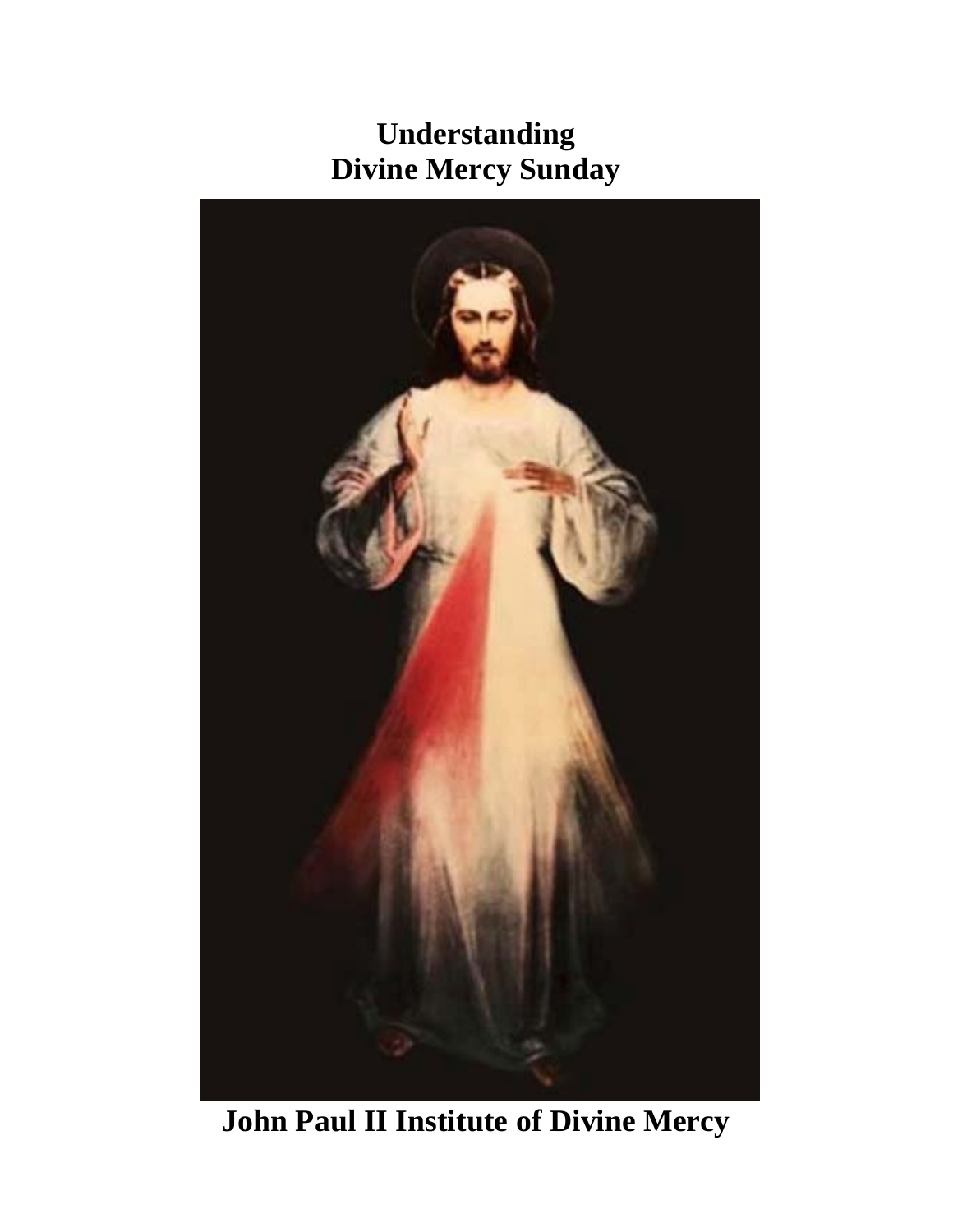*Nihil Obstat Imprimi Potest*

© Congregation of Marians of the Immaculate Conception, 2003 All Rights Reserved

This booklet has been prepared by the John Paul II Institute of Divine Mercy, an apostolate of the Congregation of Marians of the Immaculate Conception, based at the National Shrine of The Divine Mercy, Eden Hill, Stockbridge, MA 01262 Telephone: 413-298-1184 E-mail: jp2@marian.org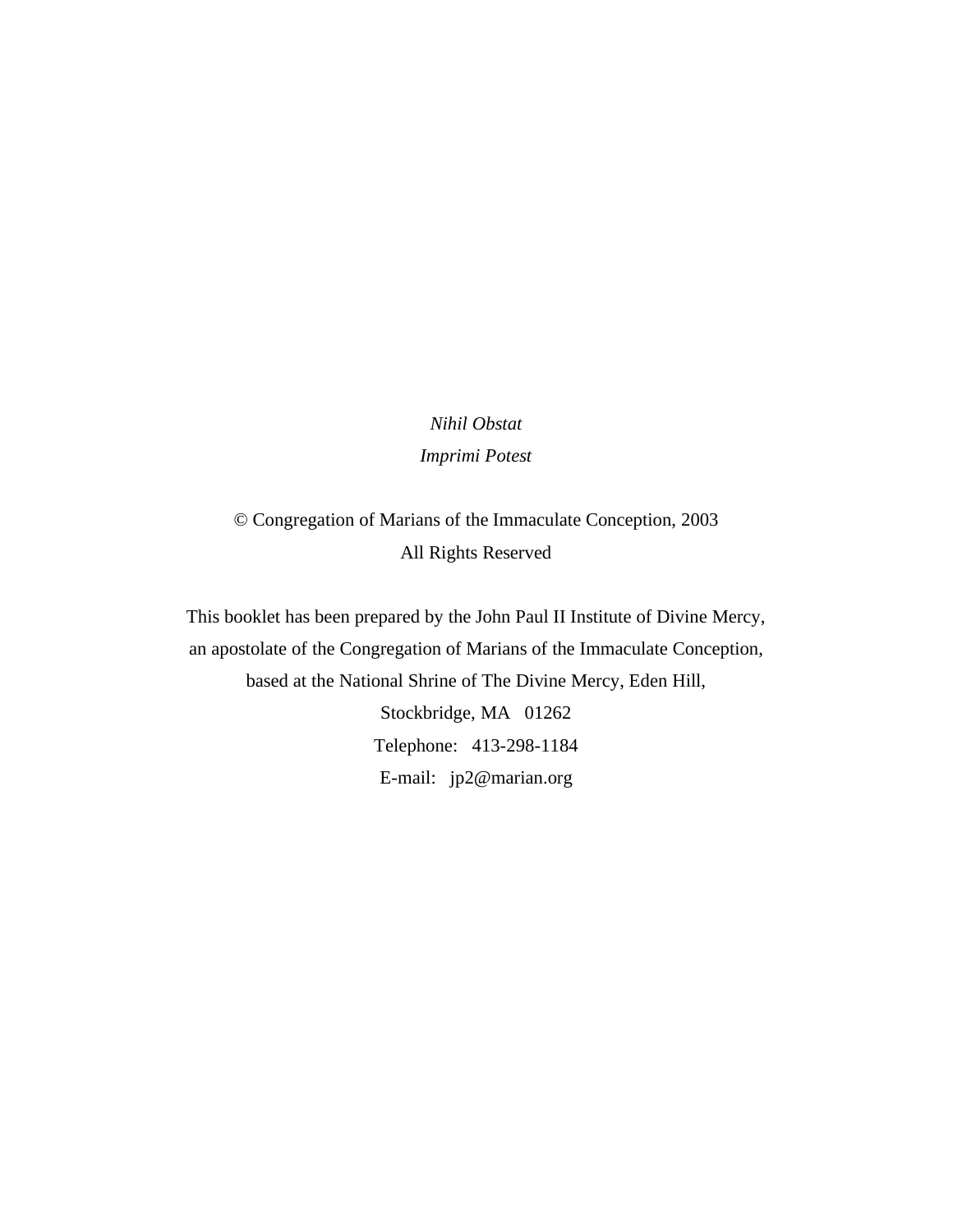**My daughter, tell the whole world about My inconceivable mercy. I desire that the Feast of Mercy be a refuge and shelter for all souls, and especially for poor sinners. On that day the very depths of My tender mercy are open. I pour out a whole ocean of graces upon those souls who approach the fount of My mercy. The soul that will go to Confession and receive Holy Communion shall obtain complete forgiveness of sins and punishment. On that day all the divine floodgates through which graces flow are opened. Let no soul fear to draw near to Me, even though its sins be as scarlet. My mercy is so great that no mind, be it of man or of angel, will be able to fathom it throughout all eternity. Everything that exists has come forth from the very depths of My most tender mercy. Every soul in its relation to Me will contemplate My love and mercy throughout eternity. The Feast of Mercy emerged from My very depths of tenderness. It is My desire that it be solemnly celebrated on the first Sunday after Easter. Mankind will not have peace until it turns to the Fount of My Mercy.** 

(*Diary* of St. Faustina Kowalska, # 699)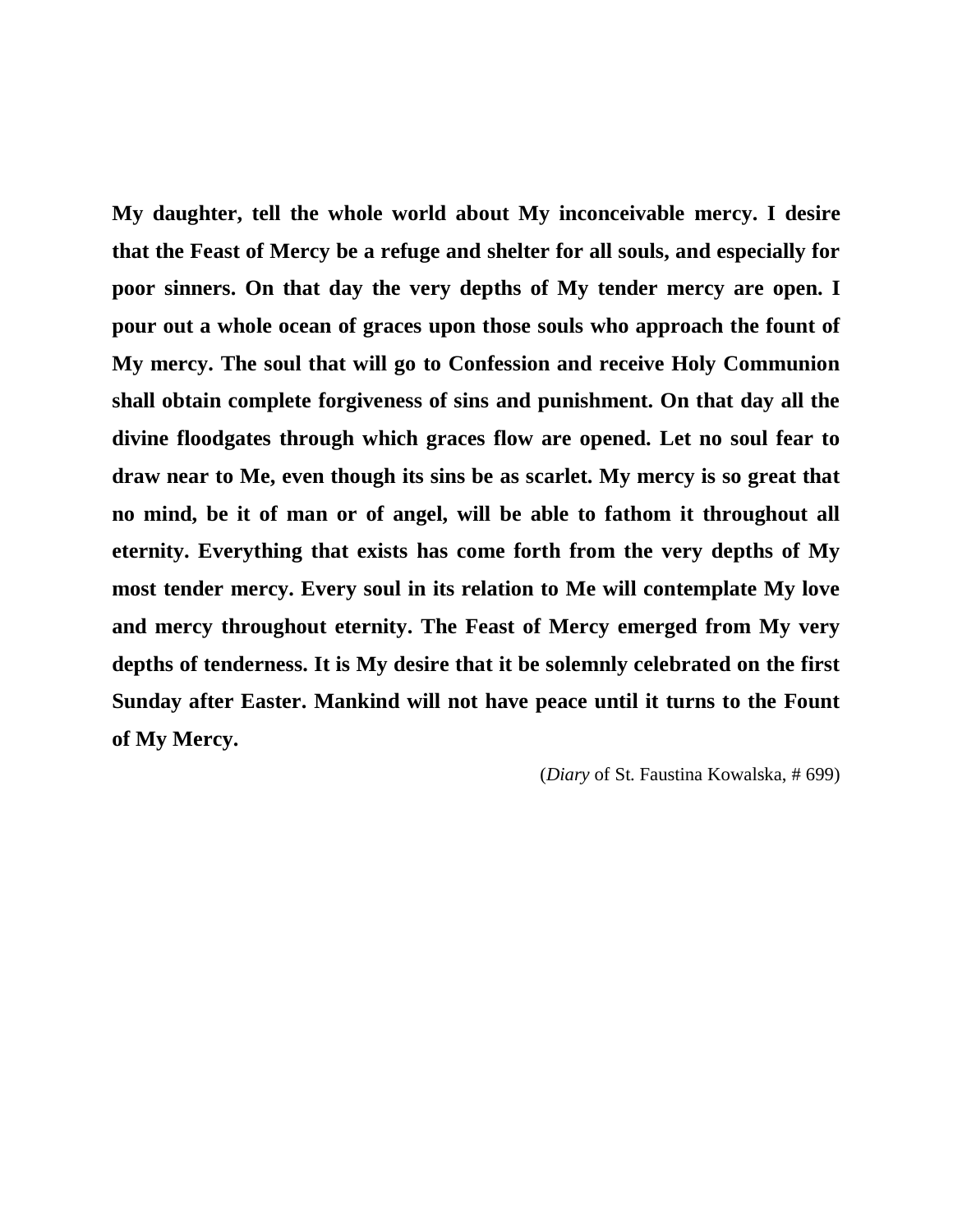### **Table of Contents**

### Introduction

I. Divine Mercy Sunday, the Pope, and St. Faustina..........................................................5

II. Prophetic Revelations and Popular Devotions in the Life of the Church: Selected Texts 12

| III. | The "Extraordinary Graces" of Divine Mercy Sunday                                |
|------|----------------------------------------------------------------------------------|
|      | by Robert Stackpole, S.T.D. 16                                                   |
|      | The Promise and the Liturgical Tradition 16<br>1.                                |
|      | The Promise Draws us to the Sacraments 18<br>2.                                  |
|      | 3. Theological Analysis of the Extraordinary Graces                              |
|      | Promised for Mercy Sunday 19                                                     |
| IV.  |                                                                                  |
|      | 1. Preparing for Divine Mercy Sunday<br>30                                       |
|      | 2. Celebrating Divine Mercy Sunday<br>32                                         |
|      | 3. Indulgences available to the faithful for Divine Mercy Sunday devotions<br>34 |
| V.   | Pastoral Letter of Archbishop Justin Rigali 36                                   |
|      | Appendix A: The Church's Teaching on Indulgences<br>40                           |
|      | Appendix B: The Decree of the Congregation for Divine Worship 44                 |
|      | and the Discipline of the Sacraments, May 5, 2000                                |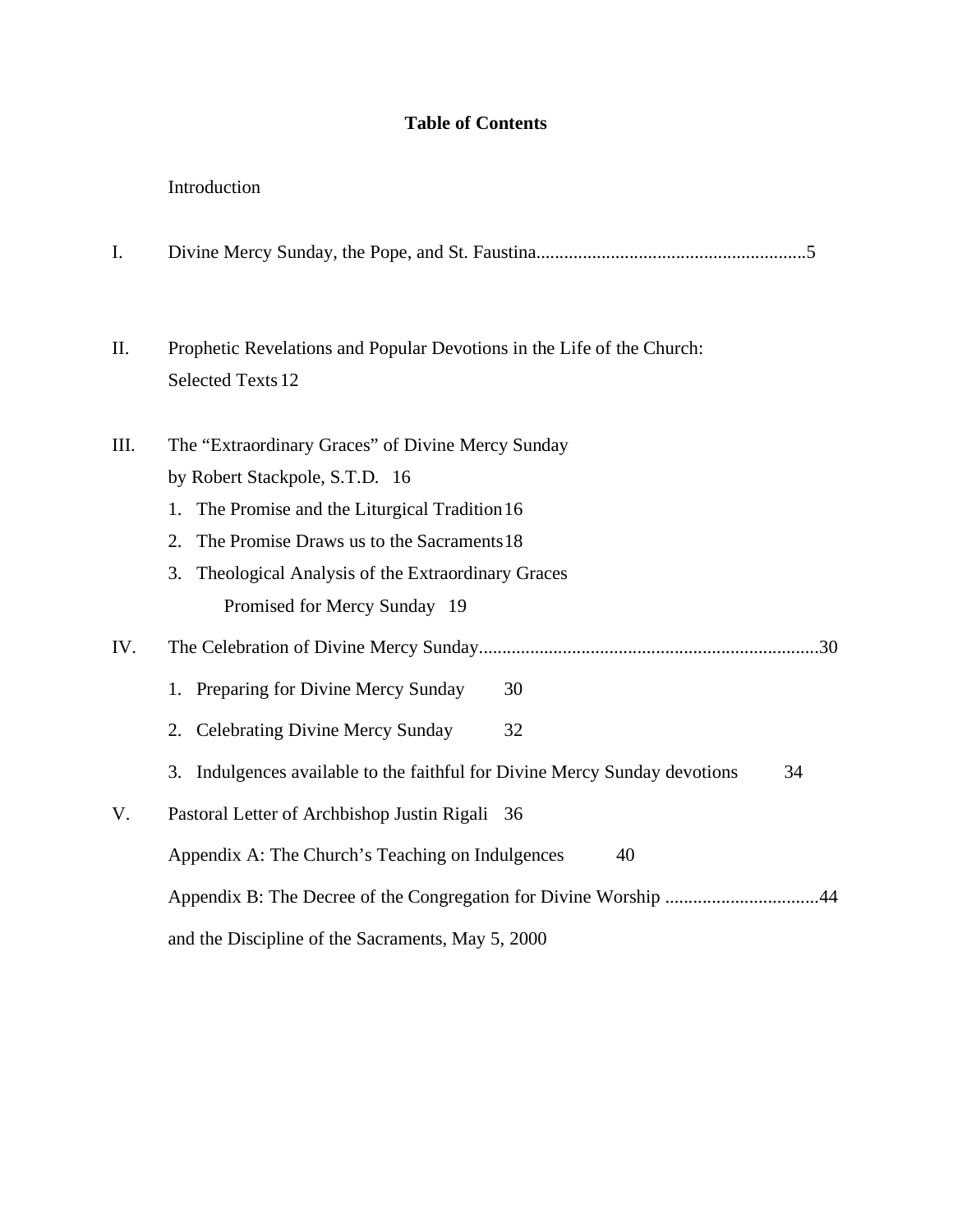#### **I. Divine Mercy Sunday, the Pope, and St. Faustina**

On the Second Sunday of Easter of the Jubilee Year 2000, at the Mass for the Canonization of St. Faustina Kowalska, Pope John Paul II proclaimed to the world that "from now on throughout the Church" this Sunday will be called "Divine Mercy Sunday." Many of the Church's pastors and liturgists were taken by surprise by this announcement. Some wondered: "Why is the Holy Father doing this? Is he simply creating a new feast because of the private revelations given to the Polish mystic St. Faustina Kowalska?"

To be sure, the Holy Father was well aware that the visions of Christ received by St. Faustina, and the messages and disciplines flowing from them, remain in the category of private revelations. The Church's doctrine of Divine Mercy, and her liturgical practices are not based on St. Faustina's revelations: they are based on Holy Scripture, the faith handed down by the apostles, and on liturgical traditions rooted in the worship life of the ancient, apostolic communities. St. Faustina's revelations add nothing new to this deposit of Faith, nor anything novel to the official liturgy of the Church. Moreover, it is also true that the Holy See did not establish "Divine Mercy Sunday" to commemorate St. Faustina's mystical experiences (see Appendix B below). Thus, it remains true that no one is *required* by the Holy See, on Mercy Sunday, to pray the Chaplet of Divine Mercy, or venerate the Image of The Divine Mercy, or do anything else that springs from St. Faustina's revelations. No priest could be called a "heretic", or in any way disobedient to liturgical law, for ignoring these things entirely. Nevertheless, what makes St. Faustina's revelations striking is the way that they so powerfully express the central truths that lie at the heart of the Gospel: the merciful love of God, manifest especially in the Passion and Resurrection of His Son. Indeed, some of the devotional forms which spring from her " private revelations" (such as the Chaplet of Divine Mercy, and the veneration of the Image of The Divine Mercy) are especially vivid ways of contemplating the Paschal Mystery: the Mystery which lies at the very heart of the "public revelation" passed down to us from the apostles, as well as at the very heart of the ancient liturgical traditions for the Easter Octave.

In short, what is not *required*--i.e., not a matter of law or precept-- can still be a matter of good counsel. Given the fact that our chief shepherd and pastor, Pope John Paul II, has strongly encouraged the whole, universal Church, on several occasions, to pay heed to the messages and revelations given to St. Faustina as a special call to our time to turn back to the God of merciful love – and given that the Pope has also recommended both the Image and the Chaplet as helpful means to that end -- it would surely be rash and imprudent to ignore those exhortations from the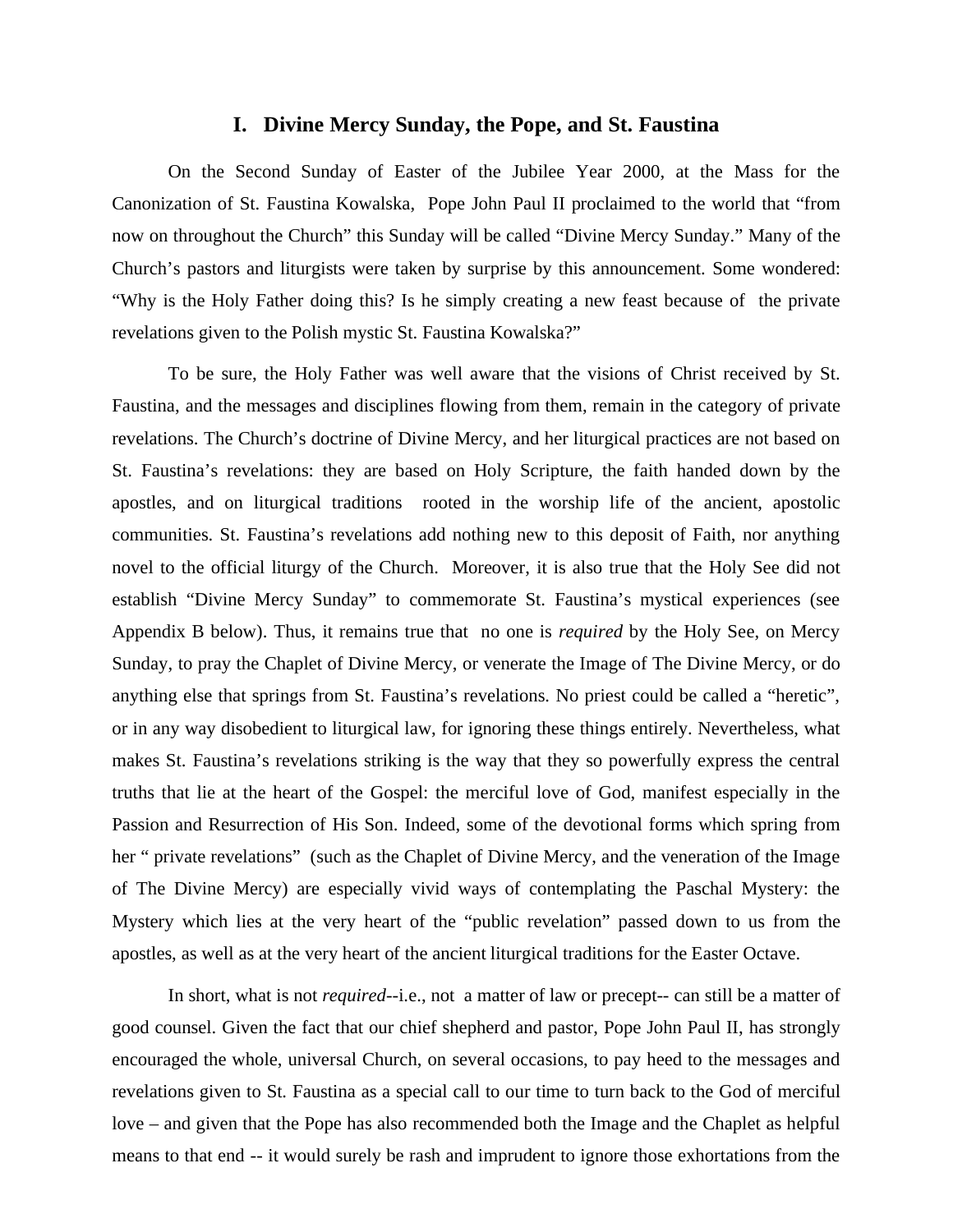Vicar of Christ.

Just listen to what the Holy Father said about all this at St. Faustina's tomb in Lagiewniki , Poland, in 1997:

"There is nothing that man needs more than Divine Mercy—that love which is benevolent, which is compassionate, which raises man above his weakness to the infinite heights of the holiness of God.

"In this place we become particularly aware of this. From here, in fact, went out the Message of Divine Mercy that Christ Himself chose to pass on to our generation through Blessed Faustina.

"And it is a message that is clear and understandable for everyone. Anyone can come here, look at this image of the merciful Jesus, His Heart radiating grace, and hear in the depths of his own soul what Blessed Faustina heard: "Fear nothing. I am with you always" (Diary, 586).

"And if this person responds with a sincere heart: "Jesus, I trust in you," he will find comfort in all his anxieties and fears….

"I give thanks to divine Providence that I have been enabled to contribute personally to the fulfillment of Christ's will, through the institution of the Feast of Divine Mercy. Here, near the relics of Blessed Faustina Kowalska, I give thanks also for the gift of her beatification. I pray unceasingly that God will have "mercy on us and on the whole world" [from the Chaplet of Divine Mercy, Diary, 476].

Again, listen to the words the Holy Father spoke in his homily on Mercy Sunday, 2001:

"We are celebrating the Second Sunday of Easter, which, since last year, the year of the Great Jubilee is also called "Divine Mercy Sunday." It is a great joy for me to be able to join all of you, dear pilgrims and faithful who have come here from various nations to commemorate, after one year, the canonization of Sr. Faustina Kowalska, witness and messenger of the Lord's merciful love. *The elevation to the honours of the altar of this humble religious is not only a gift for Poland, but for all humanity*. Indeed the message she brought is the appropriate and incisive answer that God wanted to offer to the questions and expectations of human beings in our time, marked by terrible tragedies. Jesus said to Sr. Faustina one day: "Humanity will not have peace until it turns with trust to Divine Mercy" (Diary, 300). *Divine Mercy! This is the Easter gift that the Church receives from the risen Christ and offers to humanity at the dawn of the third millennium….*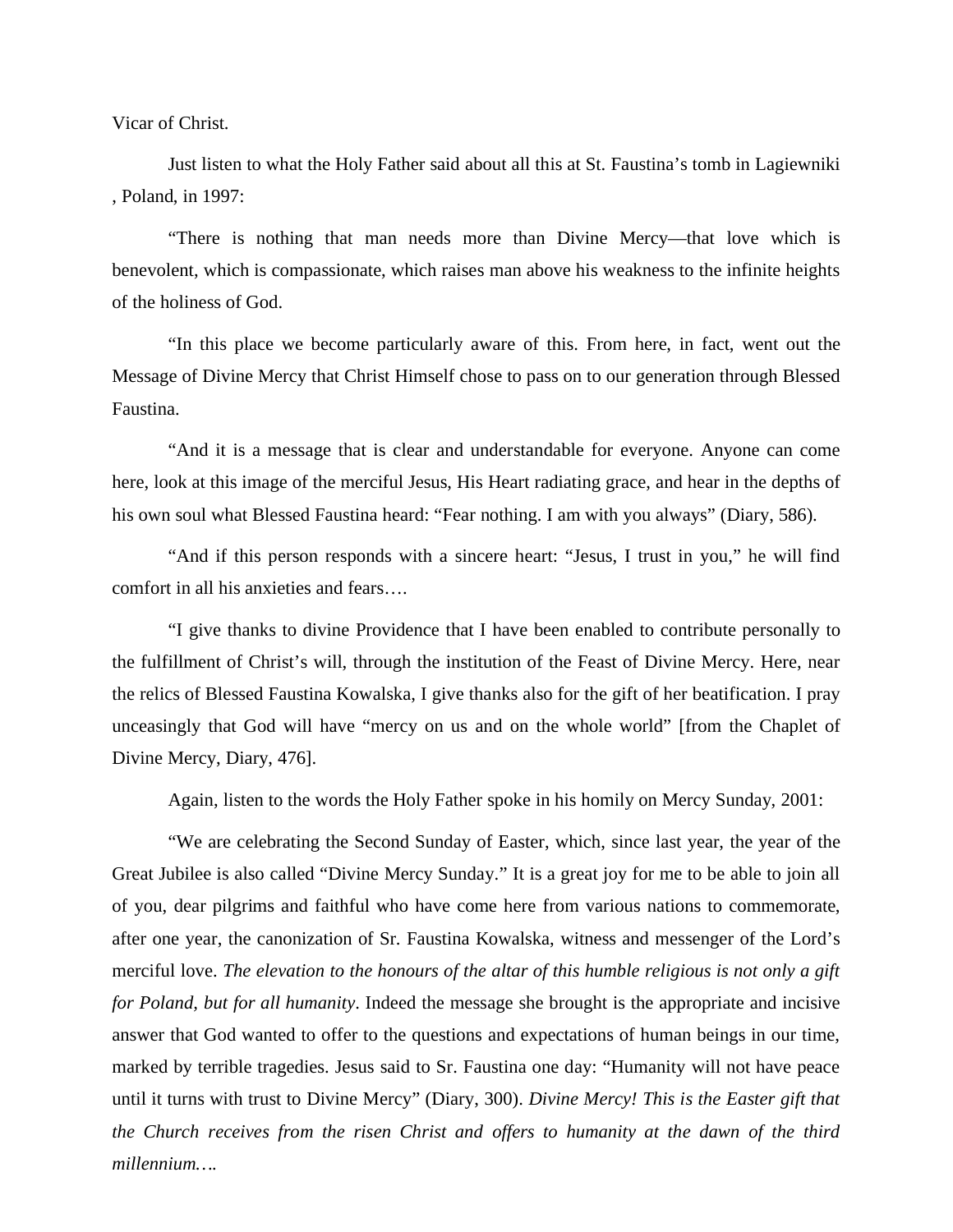"Today the Lord also shows us His glorious wounds and His heart, an inexhaustible source of light and truth, of love and forgiveness…. St. Faustina saw coming from this Heart that was overflowing with generous love, two rays of light which illuminated the world. "The two rays", according to what Jesus Himself told her, "represent the blood and the water" (Diary, 299). The blood recalls the sacrifice of Golgotha, and the mystery of the Eucharist; the water, according to the rich symbolism of the Evangelist St. John, makes us think of Baptism and the Gift of the Holy Spirit (cf. Jn 3:5; 4:14).

"Through the mystery of this wounded heart, the restorative tide of God's merciful love continues to spread over the men and women of our time. Here alone can those who long for true and lasting happiness find its secret."

Why does the Pope so strongly recommend that we pay heed to the Divine Mercy message and devotion – even the Image and the Chaplet -- given to us through St. Faustina ? Clearly, he does so because he sees all this as more than just a collection of "private revelations"; rather, he sees them as *prophetic* revelations, in other words revelations given to us by God to proclaim the heart of the Gospel – the merciful love of God shining through the death, burial and resurrection of his Son – in a way especially suited to meet the needs of our era. The liturgy for the Easter Octave, therefore, and for the Octave Sunday itself, is not something that needs to be "protected" or "sealed off" from the alien influence of the "private revelations" of a Polish nun. On the contrary, the celebration of Mercy Sunday should be open to all the enhancement and amplification of the message of merciful love which prudent use of her devotions can bring to it.

Again, this does *not* mean that Divine Mercy Sunday is merely a new feast established to celebrate St. Faustina's revelations. Indeed, it is not *primarily* about St. Faustina at all--nor is it altogether a *new* feast! As many commentators have pointed out, The Second Sunday of Easter was already a solemnity as the Octave Day of Easter; nevertheless, the title "Divine Mercy Sunday" does highlight and amplify the meaning of the day. In this way, it recovers an ancient liturgical tradition, reflected in a teaching attributed to St. Augustine about the Easter Octave, which he called "the days of mercy and pardon," and the Octave Day itself "the compendium of the days of mercy." For a deeper understanding of the place of the Octave Day of Easter in the ancient liturgical tradition, especially in the Didache and St. Gregory Nazianzen, see the essay by Rev. S. Seraphim Michalenko, M.I.C., in *Divine Mercy, the Heart of the Gospel,* published by the John Paul II Institute of Divine Mercy in 1999. Moreover, it is well known that the title "Divine Mercy Sunday" expresses the message of the prayers and readings traditionally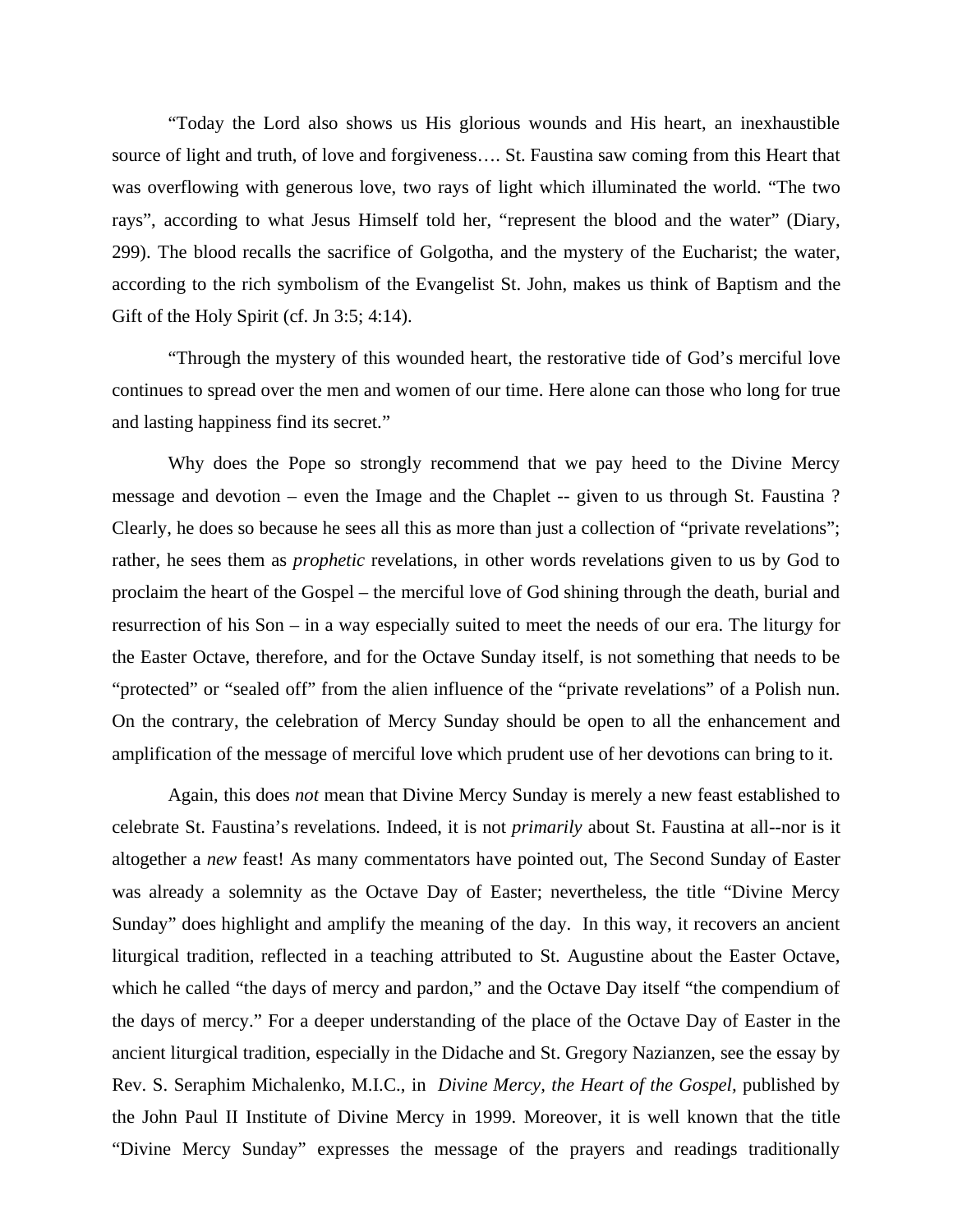appointed for this Octave Day. Liturgically the day has *always* been centered on the theme of Divine mercy and forgiveness. That is why in its decree establishing Divine Mercy Sunday, the Holy See insisted that the texts already assigned for that day in the Missal and the Liturgy of the Hours of the Roman Rite "are always to be used for the liturgical celebration of this Sunday."

The Octave Day of Easter, Divine Mercy Sunday, therefore point us to the merciful love of God that lies behind the whole Paschal Mystery – the whole mystery of the death, burial and resurrection of Christ – made present for us in the Eucharist. In this way, it also sums up the whole Easter Octave. As Pope John Paul II pointed out in his Regina Caeli address on Divine Mercy Sunday, 1995: "the whole octave of Easter is like a single day," and the Octave Sunday is meant to be the day of "thanksgiving for the goodness God has shown to man in the whole Easter mystery."

Given the liturgical appropriateness of the title "Divine Mercy Sunday" for the Octave Day of Easter, therefore, the Holy See did not give this title to the Second Sunday of Easter merely as an "option," for those dioceses who happen to like that sort of thing! Rather, the decree issued on May 5, 2000, by the Sacred Congregation for Divine Worship and The Discipline of the Sacraments clearly states: "the Supreme Pontiff John Paul II has graciously determined that in the Roman Missal, after the title Second Sunday of Easter, there shall henceforth be added the appellation 'or [that is] Divine Mercy Sunday'...". Divine Mercy Sunday, therefore, is not an *optional* title for this solemnity; rather, Divine Mercy is the second name for this Feast Day. In a similar way, the Octave Day of the Nativity of Our Lord was named by the Church "The Feast of the Mother of God."

This means that preaching on God's mercy is also not just an *option* for the clergy on that day — it is strongly encouraged. To fail to preach on God's mercy on that day would mean largely to ignore the prayers, readings and psalms appointed for that day, as well as the title "Divine Mercy Sunday" now given to that day in the Roman Missal.

Clearly, the celebration of Mercy Sunday does not compete with, nor endanger the integrity of the Easter Season. After all, Mercy Sunday is the Octave Day of Easter, a day that celebrates the merciful love of God shining through the whole Easter Triduum and the whole Easter mystery.

Sometimes the fear is expressed that the recitation of St. Faustina's Novena of Chaplets of The Divine Mercy from Good Friday until Mercy Sunday distracts us from the focus of the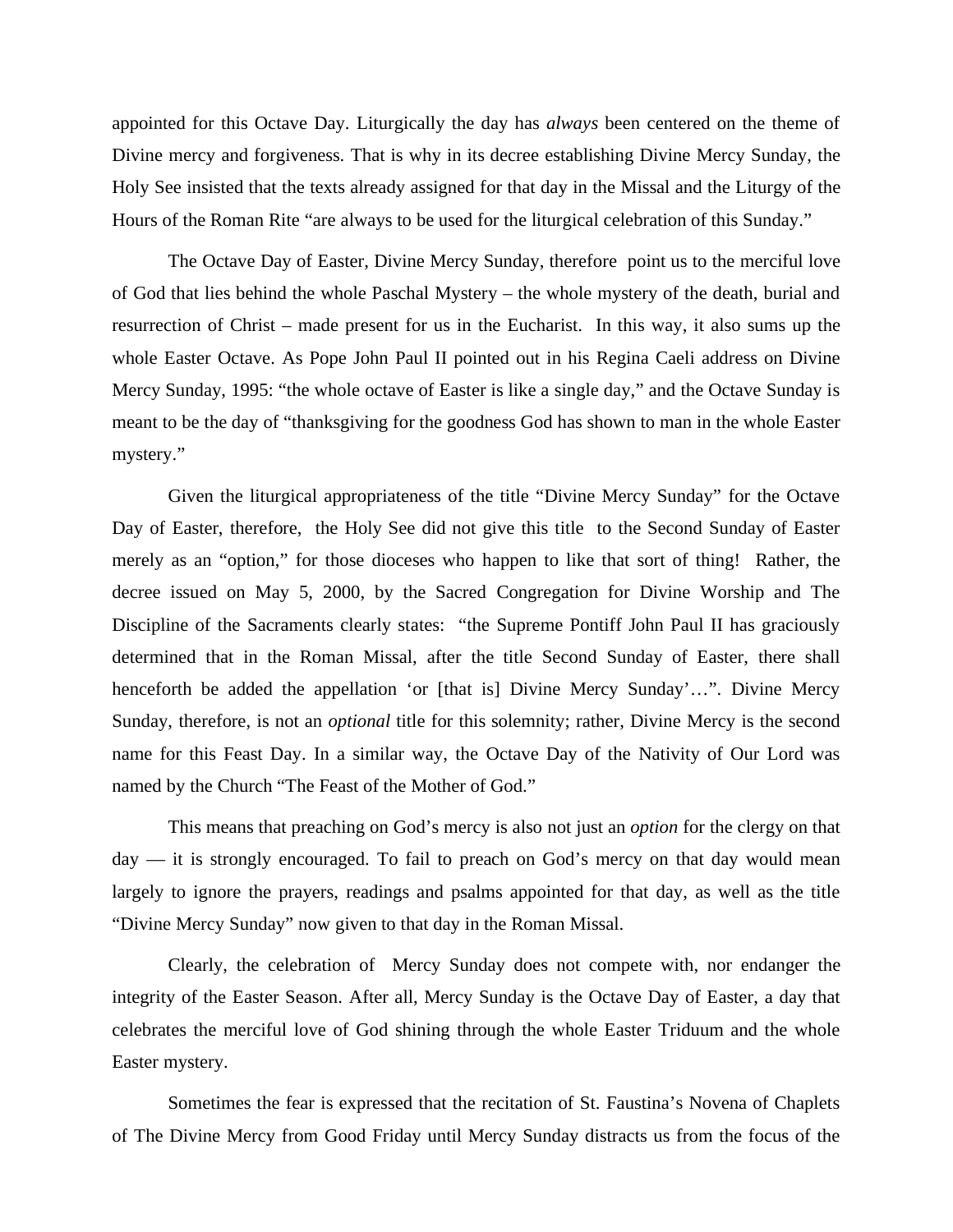liturgy. But the Chaplet of Divine Mercy is an intercessory prayer on the basis of the Passion of Christ, and the Image of the Divine Mercy (before which the Novena is usually recited) is primarily a manifestation of the Risen Christ. The Novena of Chaplets (with the Image), therefore, focuses our minds and hearts on the Paschal Mystery – the death and resurrection of Christ. Nothing could be more appropriate at this time in the liturgical year! In a similar way, reciting the Stations of the Cross on Good Friday, and the Tre Ore devotions, which often include meditations on the seven last words of Christ – while in no way required by the Missal – are good liturgical customs that amplify the meaning of this important time in the Church's liturgical year. They do not compete with, nor distract from, the official liturgy for Good Friday.

Some times the fear is expressed that the prominence of the Easter Candle as the chief visual symbol of Christ risen and living among us might be reduced by the display and veneration of the Image of The Divine Mercy on Mercy Sunday. But no such competition exists. The Paschal Candle is a *symbol* of the risen Christ. The Image of The Divine Mercy, on the other hand, is an *icon* or holy image, a pictorial representation of the risen Christ. As such, it is helpful to us in a different way.In a sense, we direct our prayers through an icon to the person they represent (Catechism, 2132, quoting St. Thomas Aquinas: "The movement toward the image does not terminate in it as image, but tends toward that whose image it is."). We do not, however, generally use symbols, such as the Easter Candle, in quite the same way. In other words, Easter *Candle* is an ancient and abiding symbol of the *presence* of the risen Christ, living among us, while the icon manifests in particular *the personal and merciful love* of the risen Christ for us, and thereby elicits a response of trust and of prayer.

In short, what the Holy Father has done by establishing "Divine Mercy Sunday" is not create an alternate theme or celebration for the Easter Season. All he has done is recover an ancient tradition of celebrating The Octave Day of Easter as a summary of the whole Paschal Mystery, and the merciful love of God that shines through that Mystery. In so far as the revelations and devotional forms given to St. Faustina direct us to, and amplify for us, this same Paschal Mystery, and this same merciful love, then her witness is an aid and not a hindrance to the People of God in their celebration of this great solemnity.

> Robert Stackpole, STD **Director** John Paul II Institute of Divine Mercy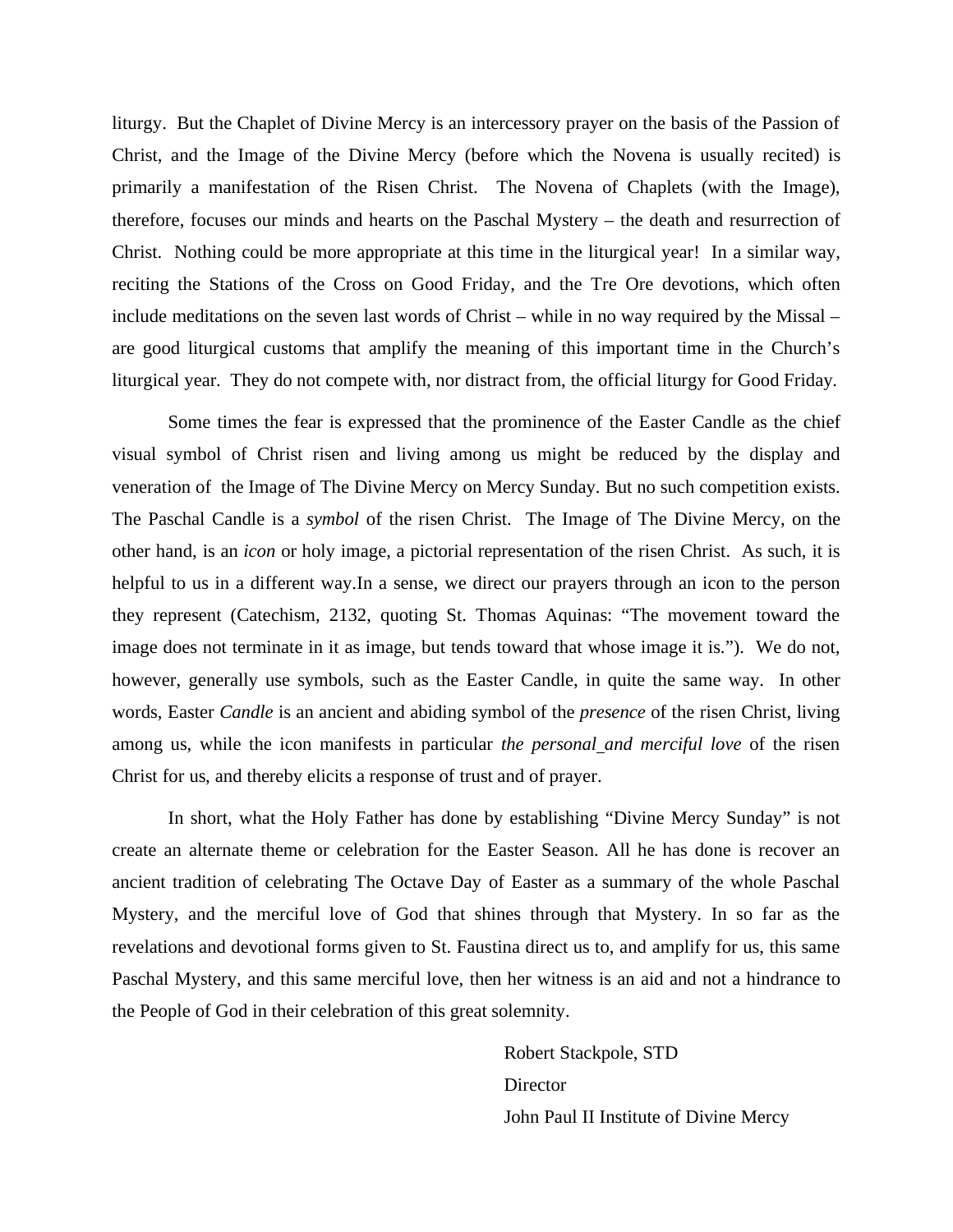# **II. Prophetic Revelations and Popular Devotions in the Life of the Church: Selected Texts**

3. A private revelation as a mission to the Church signifies not so much an Indicative communicating something new (which would be difficult to reconcile with the essence of a private revelation directed to the *Church*), but an Imperative which, within the context of a particular historical situation of the Church, points out a particular course of action from among the many possible according to the universal and public revelation as the one most urgently needing to be realized. The new feature in such a private revelation consists therefore not in its particular material elements but in the imperative marking and shifting of accentuation within the possibilities of Christianity. An imperative of this kind is possible because, while in the *knowledge* of the faith many things at the same time can be true and good, in the *action* of the faith not everything that is true and good can be actuated at the same time, to the same degree and with the same intensity. Hence the private revelation as a mission to the Church can be conceived as a heavenly imperative interpretation of the particular situation of the Church at this time; it answers the question as to what is most urgently to be done *here and now* in accordance with the general principles of the faith.

> (Karl Rahner, S.J., "Les Révélations Privées. Quelques Remarques Théologiques," RAM XXV (1949), pp.506-514)

Father Walter Kern in his work "Updated Devotion to the Sacred Heart" (pp. 74, 75)., commenting upon Fr. Rahner's statement, says: "Since public revelation is proposed for the obedience of faith on the authority of God, one must believe it — if he knows about it — to be pleasing to God and to assure his eternal salvation. Private revelations are to be accepted 'with an assent of human belief according to the rules of prudence, when these rules present them as probable and devoutly believable' (Pope Benedict XIV). Yet they are offered as a special grace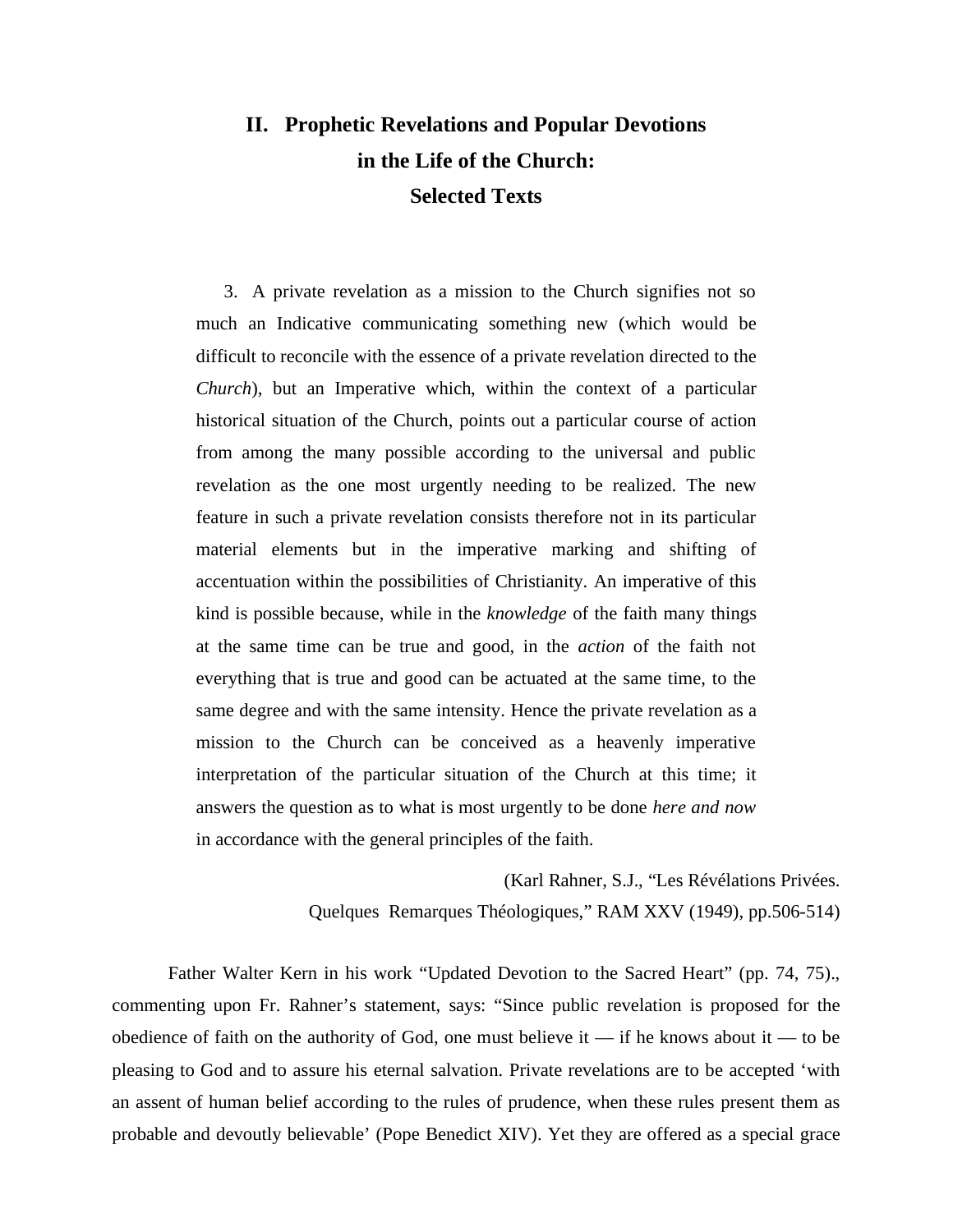for the good of men in general. One can save his or her soul without every special grace from God, but the fact that God offered it, because it is or was useful, must weigh heavily in one's judgment of it."

In general we content ourselves with a distinction between the one "Public Revelation", that of the Gospel, and the many "private revelations", lumping them together in the second category all the supernatural communications made to the "mystics". And we usually add that only the first is of obligation, the second at the most being allowed to be accepted and held as true with a purely human faith.

Two very simple considerations show that that view is faulty. The first is that, among the supernatural communications being given to some at present, we must distinguish [between] those whose immediate object is the good and the management of their [own] souls, and those made to them to be communicated by them to the Church. That is the case at Fatima, at Lourdes and all the great Marian apparitions of modern times. The second reflection is that if it is true that the nature of the act of faith is determined by the motive on which the act rests, we should conclude that a human faith is one resting on human testimony, and that, inversely, where a supernatural testimony of divine origin appears, the act of faith required will also be marked with a supernatural character. It will not be theological faith which, by definition, can be demanded and founded only by the evangelical Revelation proposed by the Church. But neither will it be a purely human faith, left to each one's free choice. To put it in simple terms: from the moment it is established that God is speaking to us, by Himself or by a messenger, His word justifies an act of faith which belongs in a certain manner to the supernatural order. His word is the basis of it and demands it: there is an obligation to believe and therefore to obey.

For the question here is of prophecy. Now the function proper to prophecy, in the New Covenant as in the Old, is to bring back the one to whom it is addressed –king, priest, people of God– to fulfil the duties of that Covenant. It does not take the place of the Covenant, even when it uncovers implications in it up to then hidden: it is rooted in it and entirely in its service. On the other hand, it could be that the prophet had to supply for weakness in the priest. But he, in the New Covenant, stays in possession of apostolic authority and is officially the one in charge of the Covenant. That is why the basic motive for his decision to act is always the word of the Covenant, that of the Gospel – as we have seen for the Popes we have quoted. But the immediate motive prompting the pastor to act and to go back to that fundamental motive could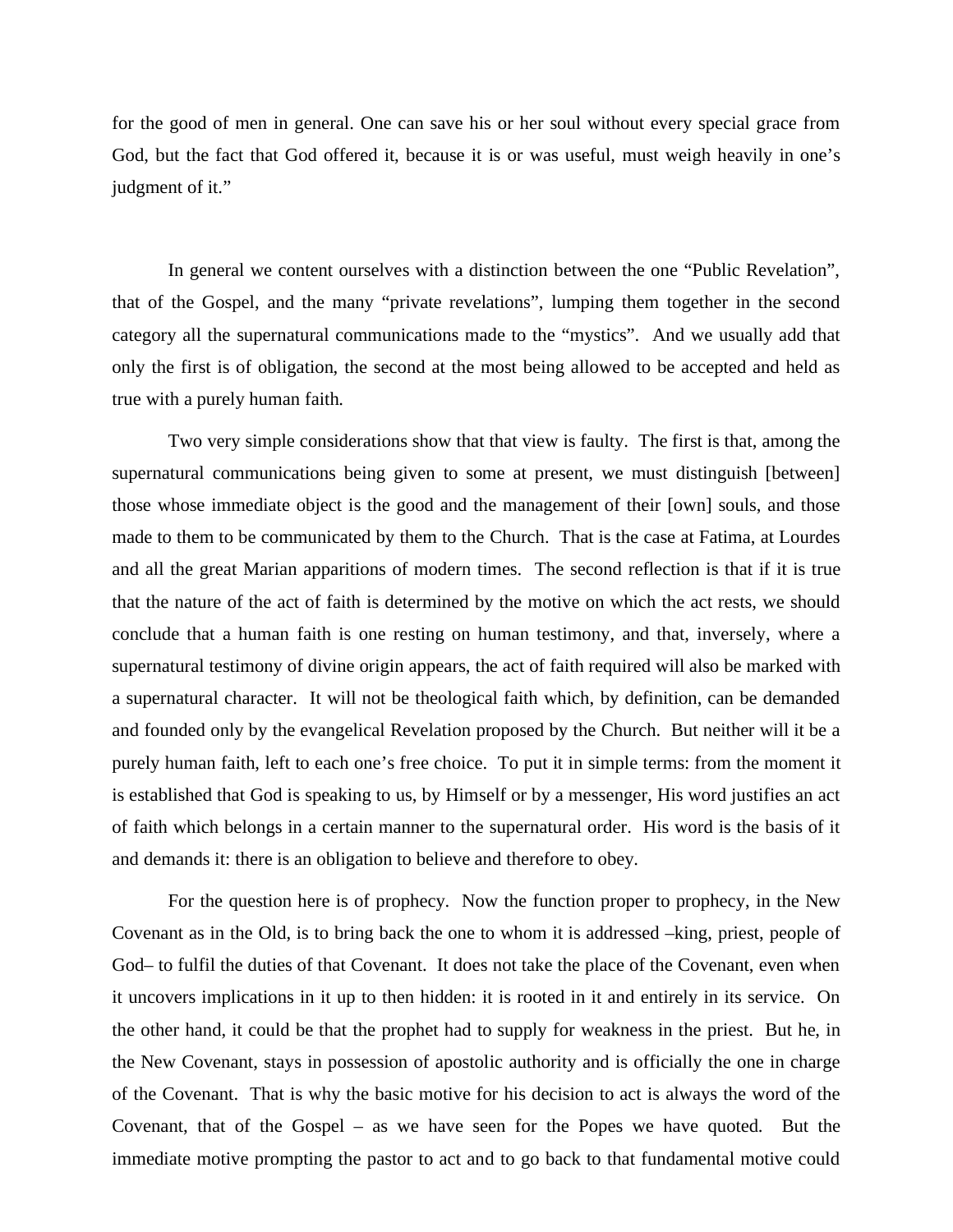be the prophetic message addressed to him. The two motives corroborate one another and fuse into one in the mind of the hierarch and his decision.

That this economy is valid for the New as for the Old Covenant is stated clearly in the very forceful words by St. Paul. We recall just the two which follow: "The Church is built upon the foundation of the apostles and prophets" (Eph. 2, 30), meaning the prophets of the New Testament, as is shown beyond the shadow of doubt in the context. And this one: "Extinguish not the spirit. Despise not prophecies. Hold fast that which is good." (Thess. 5, 19-20). "Hold fast": St. Paul is here giving an order.

That is why Saint Thomas Aquinas himself goes as far as saying that "Prophecy is necessary for the government of the people and (he adds in an emphatic way) *principally in what concerns divine worship*, for which nature is not adequate: grace is necessary." Following Saint Augustine, he affirms also that "there has never been a lack of men possessing the spirit of prophecy; not to propose a new doctrine of faith but to direct man in his actions," "so far as that was necessary for the salvation of the elect". That necessity would have no meaning if it did not include the obligation to believe in prophecy.

The repeated invitation of the Second Vatican Council to respect charisms should open minds today to that theology of prophetic charism and to its essential function in the divine economy of the government of the Church. So, then, when the Popes consecrate the world to the Heart of Christ or to the Heart of Mary [or the Divine Mercy Feast!] at a request made to them by the prophetic route and after satisfying themselves that their action fits perfectly the requirements of the New Covenant — discernment of the charism presented to them having been duly exercised — the step they take is not just legitimate; it is the response to a duty of the supernatural order which is obligatory.

> *Reflections on the Act of Consecration at Fatima* by Joseph DeSainte-Marie, O.C.D., The Teresianum, Rome, 1983

As regards the direction of human acts, prophetic revelation was diversified not according to the process of time, but according to the needs of circumstances; because, as is said in Proverbs, "Where there is no prophecy, the people cast off restraint" (29:18). That is why at every period men were instructed by God about what they were to do, according as was expedient for the salvation of the elect. ... At each period there were always some who had the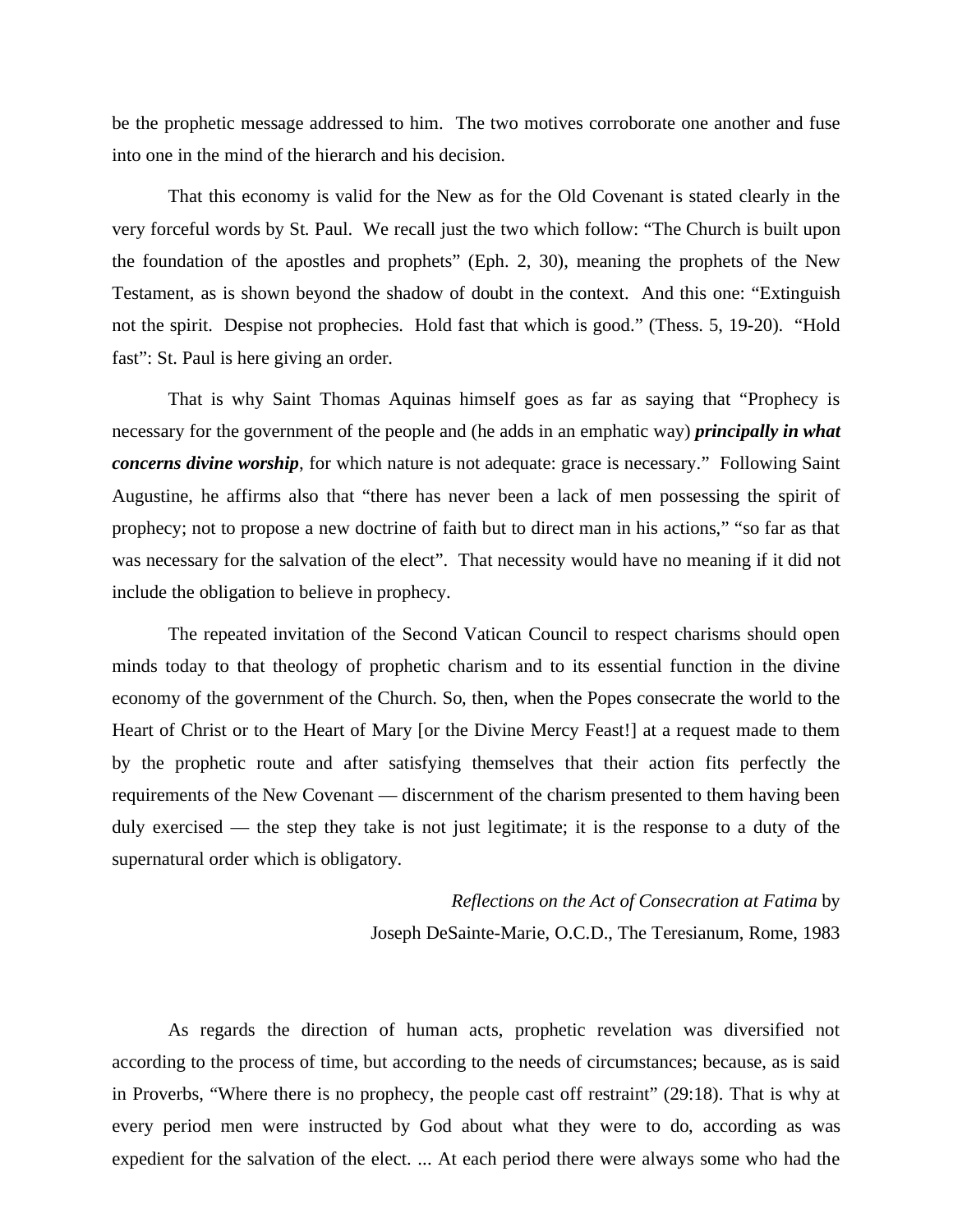spirit of prophecy, not for the purpose of setting out new doctrine to be believed, but for the governance of human activities.

St. Thomas Aquinas (ST II-II, 176, 6)

13. Popular devotions of the Christian people are warmly commended, provided they accord with the laws and norms of the Church. Such is especially the case with devotions called for by the Apostolic See.

Devotions proper to individual churches also have a special dignity if they are conducted by mandate of the bishops in accord with customs or books lawfully approved.

Nevertheless these devotions should be so drawn up that they harmonize with the liturgical seasons, accord with the sacred liturgy, are in some fashion derived from it, and lead the people to it, since the liturgy by its very nature far surpasses any of them.

> Second Vatican Council Constitution on the Sacred Liturgy, #13

The devotions to Jesus, The Divine Mercy, revealed to the Church through the recently canonized Polish mystic, Saint Maria Faustina (Kowalska) of The Most Blessed Sacrament, are perfectly in accord with this relevant directive of the Vatican II Constitution on the Sacred Liturgy.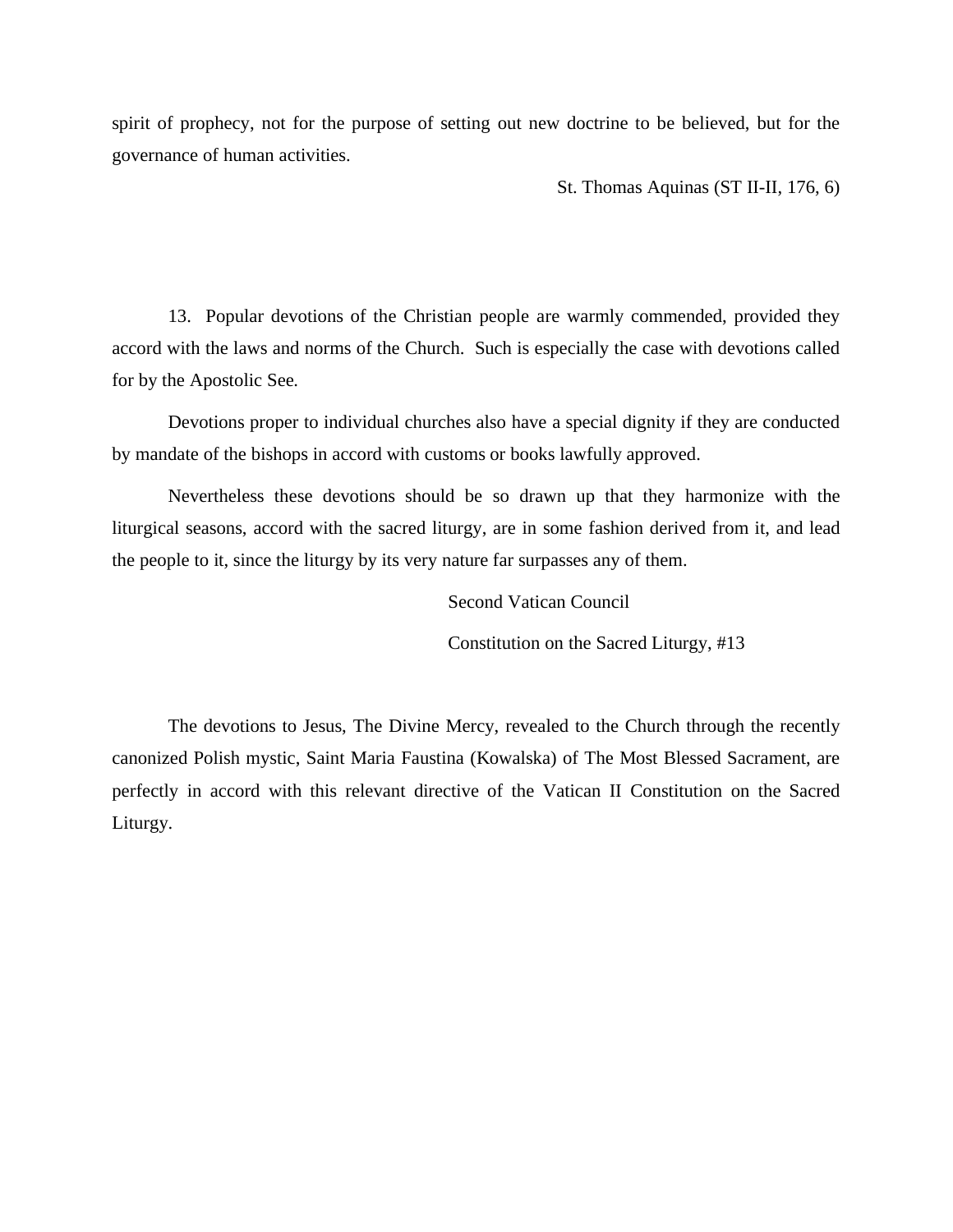#### **III. The Extraordinary Graces of Divine Mercy Sunday**

According to St. Faustina's Diary, Jesus Christ made a special promise, which she was to communicate to the whole world (*Diary*, 699):

**My daughter, tell the whole world about My inconceivable mercy. I desire that the Feast of Mercy be a refuge and shelter for all souls, and especially for poor sinners. I pour out a whole ocean of graces upon those souls who approach the fount of My mercy.** 

In three places in her diary, St. Faustina records a promise from our Lord of specific, extraordinary graces He will make available through the devout reception of Holy Communion on this Feast Day; truly a "whole ocean of graces" is contained in these promises:

**I want to grant a complete pardon to the souls that will go to Confession and receive Holy Communion on the Feast of My mercy** (1109).

**Whoever approaches the Fount of Life on this day will be granted complete forgiveness of sins and punishment** (300).

**The soul that will go to Confession and receive Holy Communion will obtain complete forgiveness of sins and punishment** (699).

#### **1. The Promise and the Liturgical Tradition**

Why would our Lord promise to pour out such extraordinary graces on this particular Feast Day? On the one hand, we should note the liturgical appropriateness of this promise. If the Octave Day of Easter is truly meant to be, as Pope John Paul II once said, a day of "thanksgiving for the goodness God has shown to man in the whole Easter mystery" (see Chapter I above), then we should not be surprised that He promised the most extraordinary spiritual benefits to those who come to Holy Communion on that day in a state of grace, and with the disposition of trust in His merciful love. After all, what better day could there be in the liturgical calendar for such a generous outpouring of divine grace than the day that recapitulates and completes the greatest annual celebration of the Paschal mystery? As Jesus said to St. Faustina, on this special day of the Church's liturgical year "the very depths of my tender mercy are open. I pour out a whole ocean of graces upon these souls who approach the fount of My Mercy" (*Diary*, 699).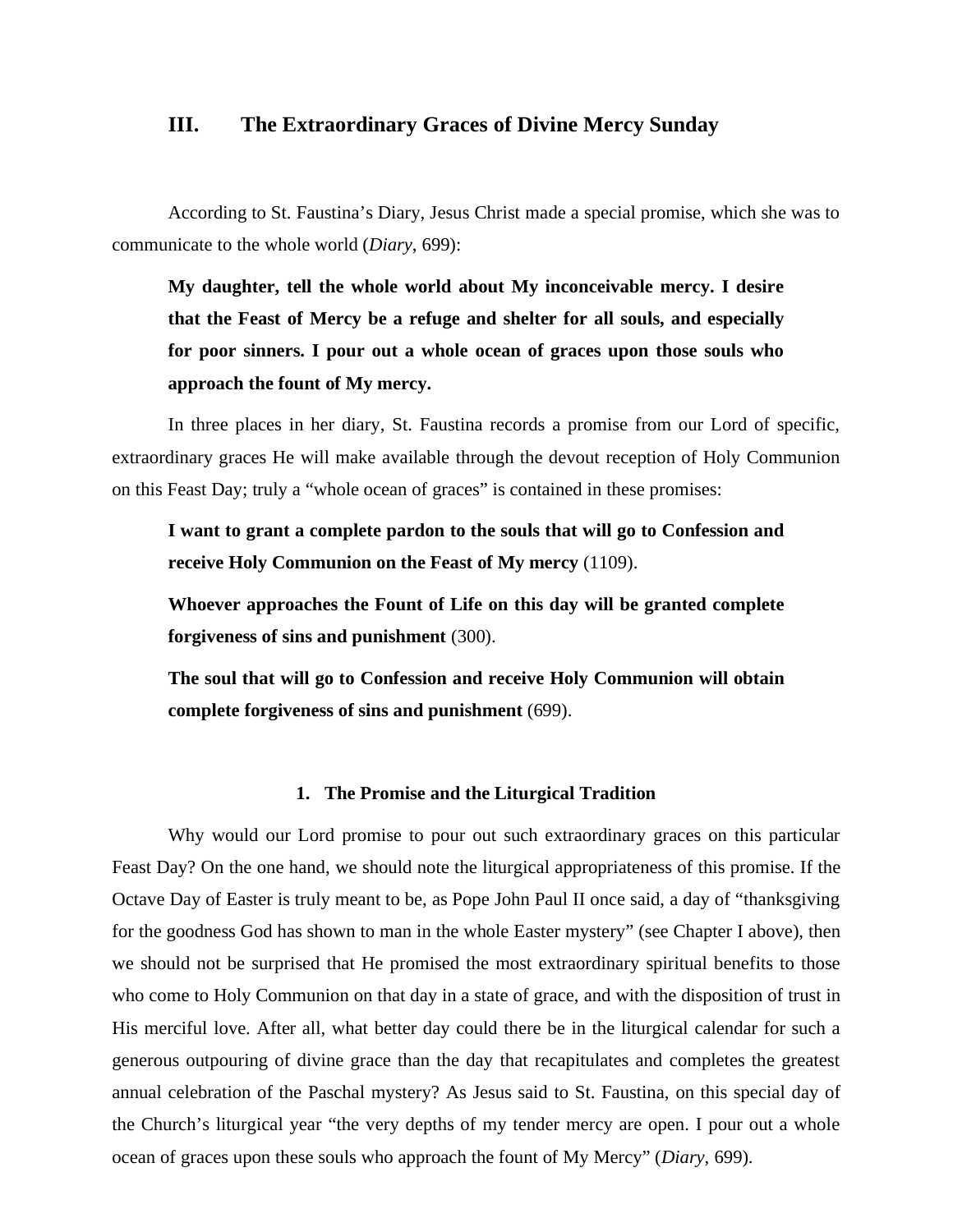This would also be the reason why Christ asked the Church, through St. Faustina, publicly to venerate the Image of The Divine Mercy on this Feast Day. The Image of Jesus, The Divine Mercy, is to have a special place of honor on the Feast of Mercy because it is a visual reminder of all that Jesus did for us through His Passion, Death, and Resurrection, and a reminder, too, of what He asks of us in return — to trust in Him and be merciful to others:

# **I want the Image to be solemnly blessed on the first Sunday after Easter, and I want it to be venerated publicly so that every soul may know about it**  (*Diary*, 341).

In short, just as the Feast Day itself is a summary-celebration of the Paschal mystery, so the Image is the visual, iconic summary of the Paschal message. Pope John Paul II pointed this out in his homily for the canonization of St. Faustina:

From that Heart [of Christ], Sr. Faustina Kowalska, the blessed whom from now on we will call a saint, will see two rays of light shining from that heart and illuminating the world. "The two rays", Jesus Himself explained to her one day, "represent blood and water" (*Diary*, entry 299).

Blood and water! We immediately think of the testimony given by the Evangelist John, who, when a soldier on Calvary pierced Christ's side with his spear, sees blood and water flowing from it (see Jn 19:34). Moreover, if the blood recalls the sacrifice of the Cross and the gift of the Eucharist, the water, in Johannine symbolism, represents not only Baptism but also the gift of the Holy Spirit (see Jn 3:5; 4:14; 7:37-39).

Clearly, the promise from our Lord of extraordinary graces for Divine Mercy Sunday, as well as this request to venerate the Image of Mercy on that day spring from the same source: His desire to make that day the summarizing *celebration, proclamation,* and *application* of the graces of His merciful love that flow to us from the Paschal mystery.

#### **2. The Promise Draws us to the Sacraments**

Rev. Seraphim Michalenko, MIC, explains to us clearly in his booklet *The Divine Mercy: Message and Devotion* another, pastoral intention that the Lord seems to have had in promising extraordinary graces on this Feast day:

Our Lord is also emphasizing, through this promise, the infinite value of Confession and Communion as miracles of mercy. He wants us to realize that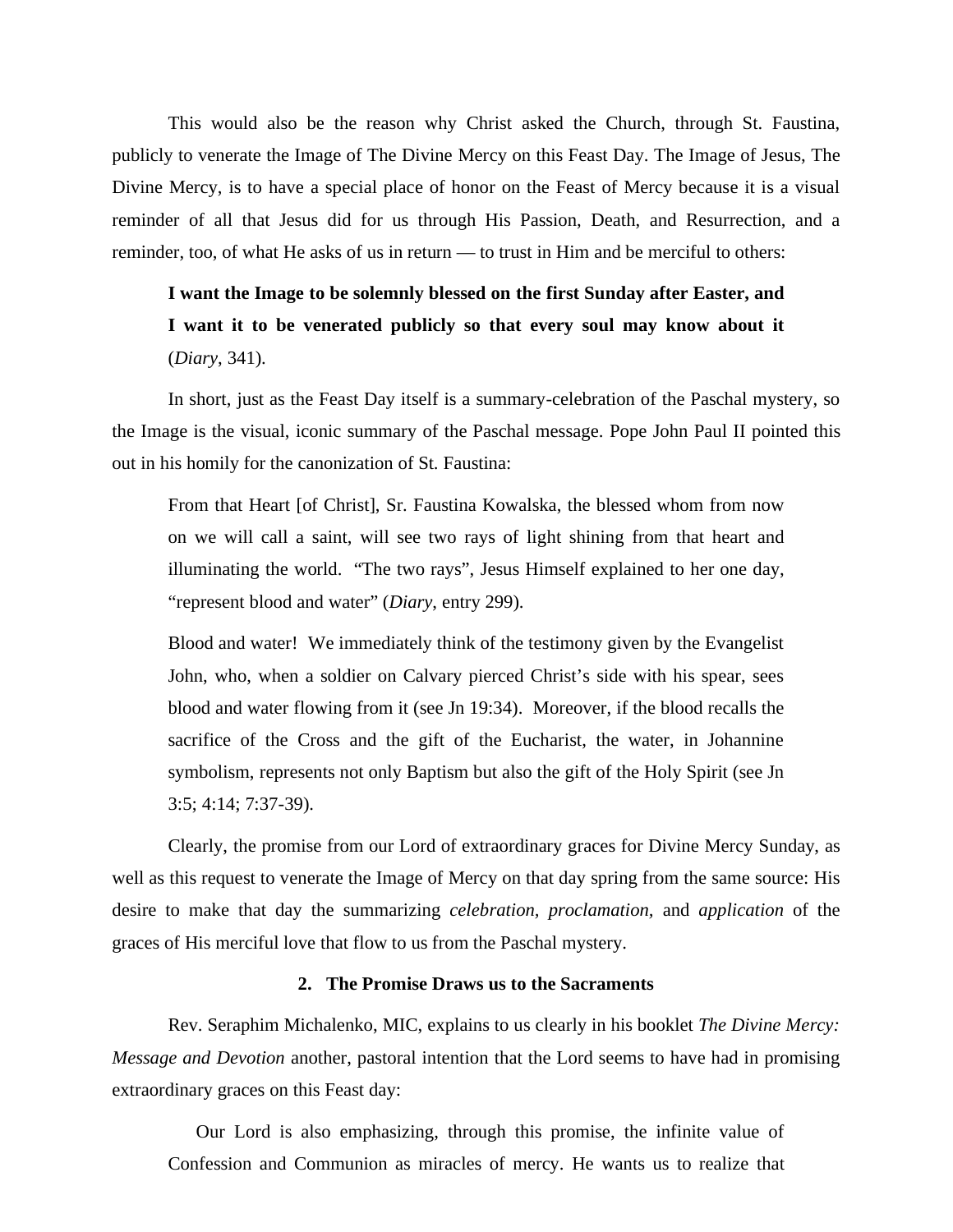since the Eucharist is His own Body, Blood, Soul, and Divinity, it is the "Fountain of Life" (Diary, 300). The Eucharist is Jesus, Himself, the Living God, longing to pour Himself as Mercy into our hearts.

Why would Our Lord feel the need to emphasize this? Because so many people do not really understand it. They either see no need to receive Holy Communion, or they receive it simply out of habit. As St. Paul explains in his letter to the Corinthians, they eat the bread or drink the cup of the Lord unworthily, "without recognizing the body of the Lord" (1 Cor 11:27-29).

In His revelations to St. Faustina Our Lord makes it very clear what He is offering us in Holy Communion and how much it hurts Him when we treat His presence with indifference:

**My great delight is to unite Myself with souls. … When I come to a human heart in Holy Communion, My hands are full of all kinds of graces which I want to give to the soul. But souls do not even pay any attention to Me; they leave Me to Myself and busy themselves with other things. Oh, how sad I am that souls do not recognize Love! They treat Me as a dead object** (1385; also see 1288 and 1447).

So, Our Lord's promise of complete forgiveness is both a reminder and a call. It is a reminder that He is truly present and truly alive in the Eucharist, filled with love for us and waiting for us to turn to Him with trust. And it is a call for us all to be washed clean in His Love through Confession and Holy Communion — no matter how terrible our sins — and begin our lives again. He is offering us a new start.

# **3. Theological Analysis of the Extraordinary Graces Promised for Mercy Sunday**

The most in-depth analysis ever written of the graces of Divine Mercy Sunday was provided for the Vatican in the 1970's by Rev. Ignacy Rozycki, STD, a leading expert in Poland on the theology of St. Thomas Aquinas, who also served as a member of the International Theological Commission for the Holy See. Fr. Rozycki devoted nearly ten years of his life to the task of making a thorough and systematic study of Sr. Faustina's writings. The results of his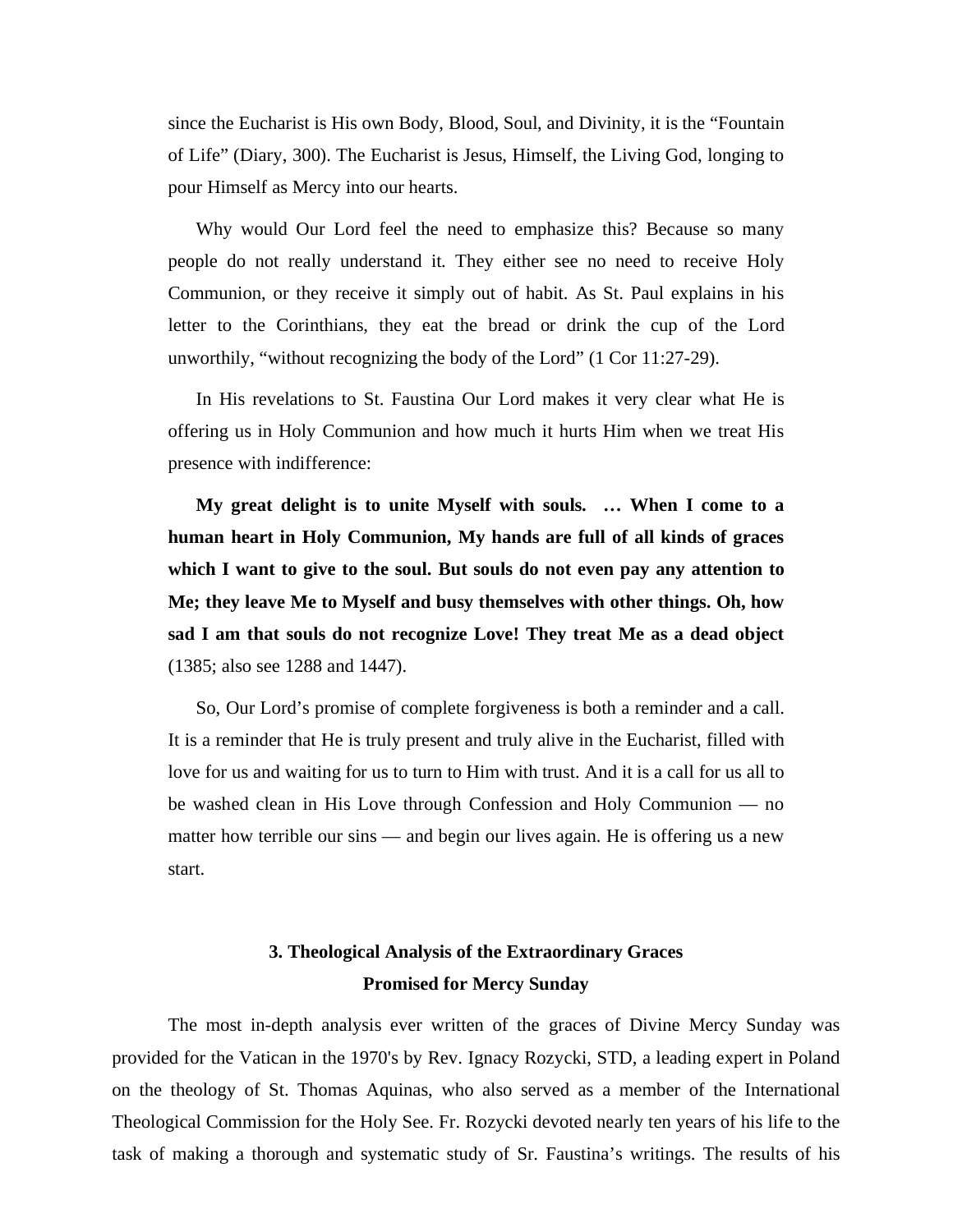research were written in French: a massive tome of 500 pages which was presented to the Vatican as part of the official investigation into Sr. Faustina's life and virtues by the Congregation for the Causes of Saints. We have provided below a translation of the entire section of Fr. Rozycki's work relating directly to the extraordinary graces of Divine Mercy Sunday (pp. 428-432):

In this matter four points are beyond all doubt: (a) The "special grace" was promised in the context of the Feast of Mercy. (b) It was directly attached to receiving Holy Communion on this day. (c) It consists in the total remission of sins and punishment. (d) It is theologically possible.

In the first place, Jesus promised the "special grace" because the purpose of the Feast is realized by this grace in an especially clear and striking manner. Immediately preceding the promulgation of this promise, Jesus declared:

**I desire that the Feast of Mercy be a refuge and shelter for all souls, and especially for poor sinners. On that day the very depths of My tender mercy are open. I pour out a whole ocean of graces upon those souls who approach the fount of My mercy ... On that day are open all the divine floodgates through which graces flow.** 

His intention seems clear from the words cited above: in order that the Feast truly be a refuge for all souls, the depths of the generosity of Jesus are entirely open on this day to pour out – without any reserve – graces of every kind and every degree, even the most extraordinary. Now, the promise of this extraordinary grace is a promise for all souls that the generosity of Jesus is really without any limit on this day. At the same time, it is for all souls a motivation for them to ask on this day of The Divine Mercy, with great and limitless trust, for all the graces that the Lord wants to lavish on this Sunday.

Secondly, the obtaining of the "special grace" is, according to the 13th revelation, dependent upon the reception of Holy Communion on the first Sunday after Easter: "to approach the Fount of Life" in this context can only mean "to receive Communion." Of course, the 33rd revelation enumerates two conditions: Confession and Holy Communion as the proper norm, the stipulation for acquiring the full pardon. But Jesus surely desired that the greatest possible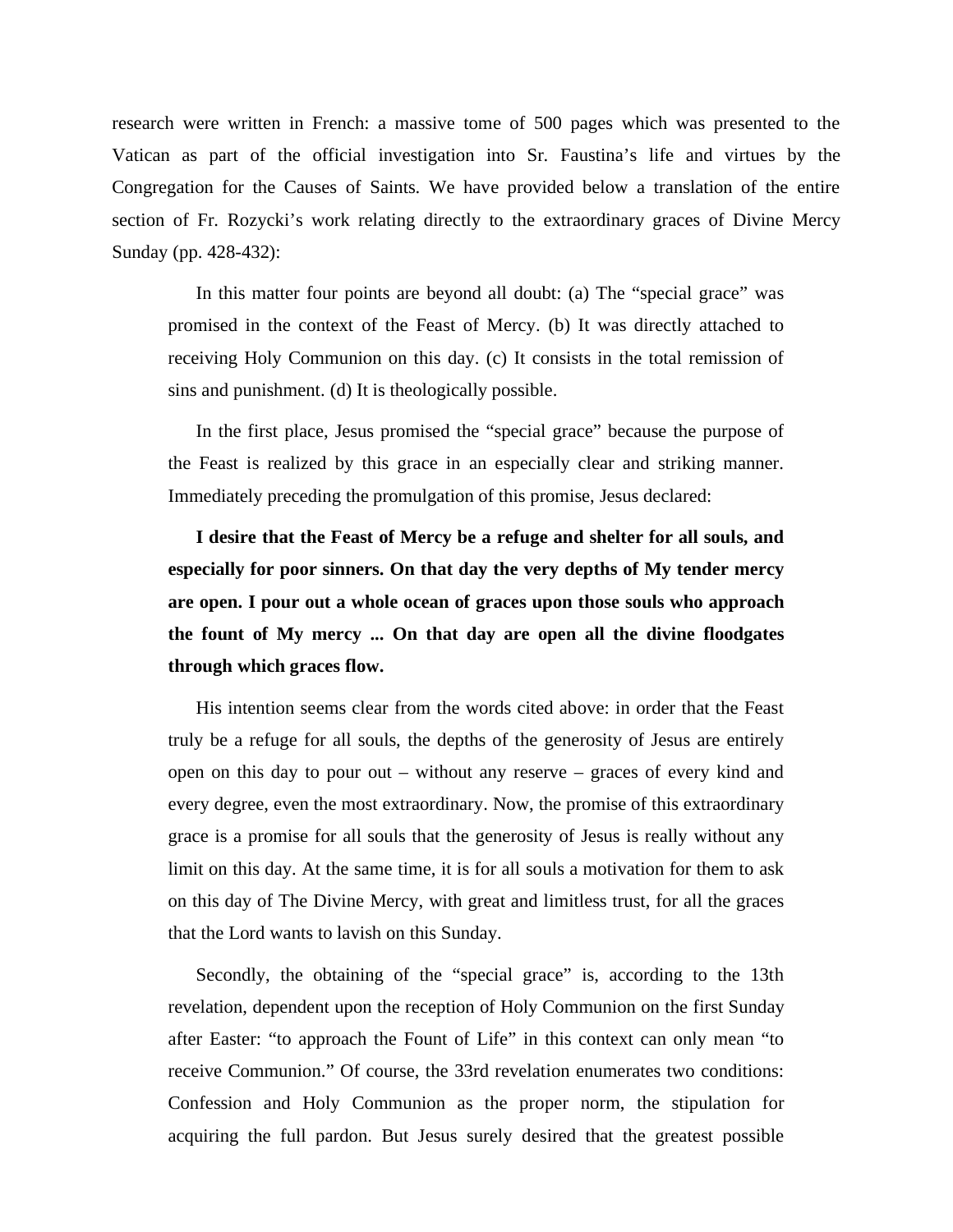number of the faithful benefit from this grace and consequently, did not require that Communion as well as Confession be made on that same Sunday, since in the case of a large crowd it would be impossible, for example, in parishes with only one priest. It is permitted then to infer that He allows confession to be made several days before the Feast of Mercy; He insists, however, that one receive Holy Communion on the day of the Feast itself. By this requirement, He incorporates the Devotion into the sacramental life of the Church, because the end of the ordinary period for making Easter Communion falls on that Sunday!

Thirdly, the nature of this special grace was defined in the 13th and 33rd revelations in terms which do not leave any ambiguity: the complete remission of sins and punishment, as said before: it is a total remission of all sins – which have not yet been remitted – and of all punishment due for sins. As for the remission of sins, this grace is therefore equal to that of baptism.

Fourthly, the grace of the total remission of sins and punishment is theologically possible because neither this grace nor the conditions for obtaining it contradict revealed doctrine. *If God wants to bestow this grace by the sacrament of baptism, why would He not be able to bestow it – if He wants to – by the Eucharist which is the greatest sacrament?* And the requirement of trust, taught by the 13th as well as the 33rd revelation, and absolutely necessary to every act of the Devotion, is only a reminder of the exhortations of Holy Scripture. Even more, the immensity of this [promise of] grace is precisely the most natural way to revive in us the boundless trust that Jesus so much desires that we have on this day of the Feast of Mercy.

For Jesus does not limit His generosity this day only to the one special grace. On the contrary, He declares in the 33rd revelation that He desires

# **that the Feast of Mercy be a refuge and shelter for all souls, and especially for poor sinners.**

He does not want this Feast to be one of many similar feasts, alongside others. Rather, to be truly the refuge and shelter for all souls will be its own property which distinguishes it from all other feasts. Thus, it is in this way that

**on that day the very depths of My tender mercy are open. I pour out a**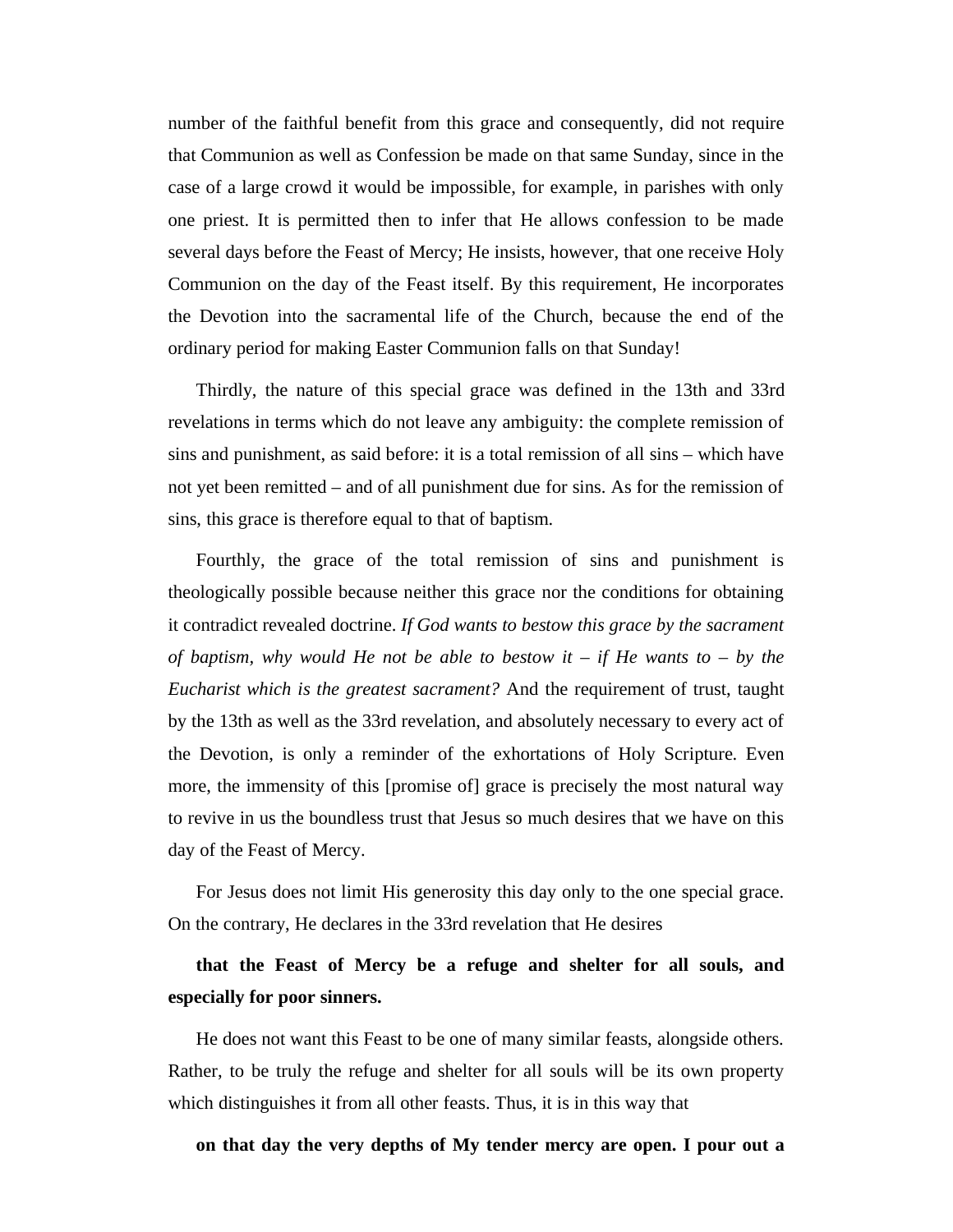#### **whole ocean of graces on souls who approach the Fount of My mercy.**

And Jesus piles up expressions which describe the intensity of His desire to lavish graces on this day:

#### **On that day are open all the divine floodgates through which graces flow.**

These words end by a call to trust:

#### **Let no soul fear to draw near to me.**

This saying consists of a correlation between mercy and trust: for the only reasonable response to the generosity of Mercy is unlimited trust.

The declarations of Jesus above: what practical direction do they have? It is necessary to interpret them in the context of the totality of the Devotion. We will notice first that Jesus did not say that the Feast is the only refuge and the only shelter. As we read in the 43rd revelation:

# **I am giving mankind the last hope of salvation; that is, recourse to My mercy.**

There are, therefore, alongside the Feast, other ways of finding refuge in Mercy; these are the other forms of the Devotion, and above all, unwavering trust, which is the only means of drawing graces from the Fount of Mercy. [see Diary entry 1578: **The graces of My Mercy are drawn by means of one vessel only, and that is – trust. The more a souls trusts, the more it will receive.**] So, if the different forms of the Devotion are a recourse to Mercy, the declarations [of Jesus] above are able to have only one meaning: Jesus ardently desires that the Feast of Mercy be for all men without exception – and especially for sinners – the refuge "par excellence," incomparably more efficacious than all the other forms of the Devotion.

The supreme excellence of this refuge is shown in three ways: first, by the universality of the divine offer. All men – even those who up until now have not practiced the Devotion, even sinners who convert on the day of the Feast – are called to participate in all the graces, in all their extent, that Jesus "prepared" for this feast. Secondly, it is manifest in the fact that all kinds of graces are offered this day to men; spiritual as well as temporal blessings, as much to individuals as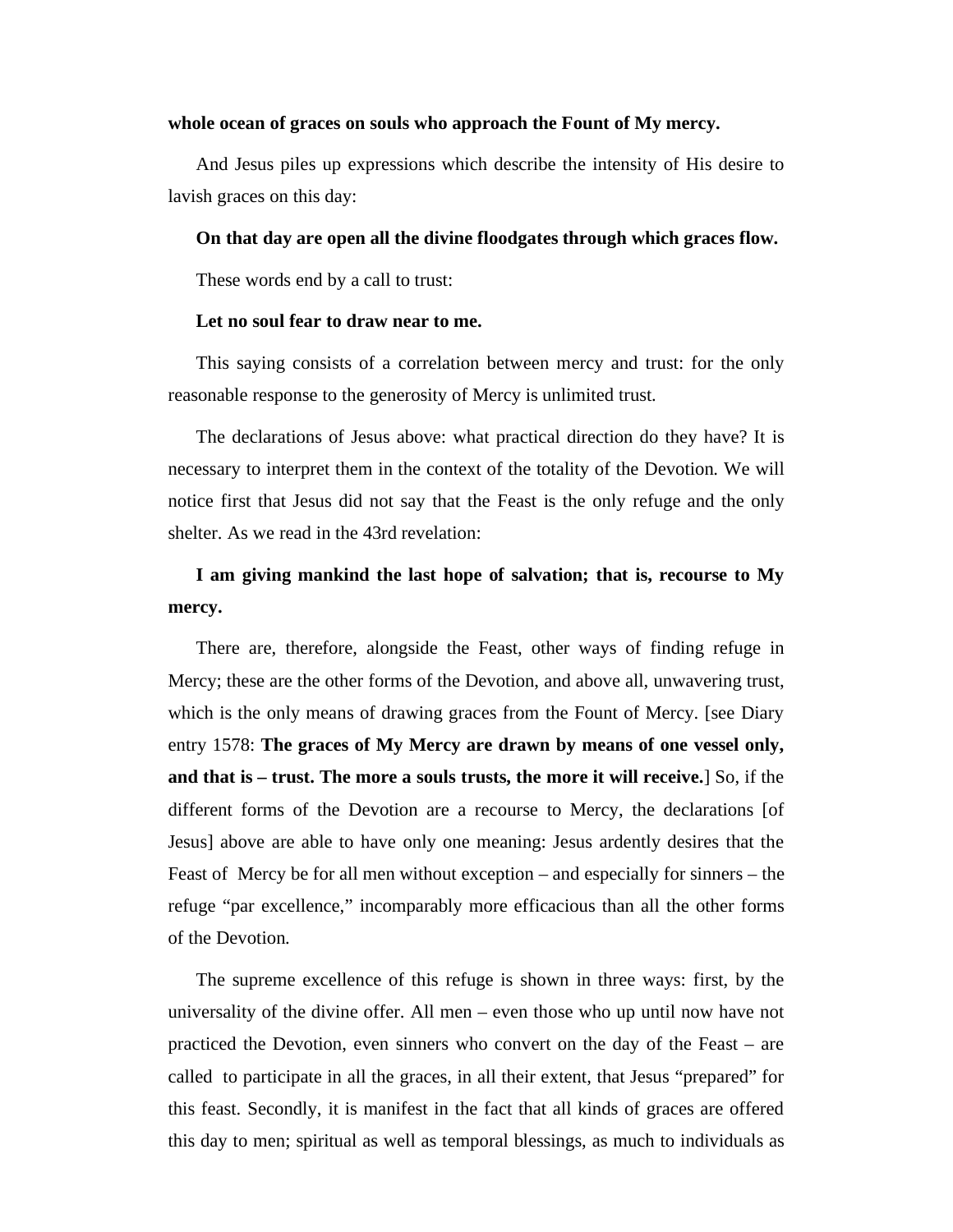to communities and to all humanity which "will not find peace until it turns to the fount of my Mercy." Third, all degrees of graces are this day within the reach of all, provided that with great trust they ask for great graces. Such an extraordinary abundance of graces are not attached to any other form of the Devotion. And since Mercy rejoices when it is able to give much, the heart of Jesus also delights in this feast. The extraordinary generosity that the Savior wants to show is also the reason why the practice of mercy is not necessarily required on this day itself in order to receive the special grace and the other promises. The Feast of Mercy will become for everyone truly the refuge "par excellence," if we fulfill three conditions.

1. If we will bear in mind the extraordinary fervor with which Jesus wants to fill us with an abundance of graces on this day.

2. If we have the courage to bring to the Mercy of Jesus all our needs – known and unknown, temporal and spiritual, individual and communal – in all their real extent (which often lies beyond our knowledge).

3. If we will present [our needs] with a trust that is not only unwavering, but also boundless, because it is trust that opens up to us the treasures of Mercy.

In 1981, at a symposium in Cracow celebrating the 50th anniversary of the revelations given to Sr. Faustina, Fr. Rozycki delivered a lecture entitled *The Essential Features of the Devotion to The Divine Mercy* in which he summarized his analysis of the extraordinary graces of Divine Mercy Sunday. As the phrasing of this passage has given rise to misunderstanding on occasion, we will quote the passage below, and then provide clarification:

The most exceptional grace promised by Jesus for the Feast of the Divine Mercy is something considerably greater than a plenary indulgence. The latter consists only of the remission of temporal punishments for committed sins, but is never the remission of sins itself. The exceptional grace of [the Communion on] Divine Mercy Sunday is also greater than the graces of the other sacraments, with the exception of the Sacrament of Baptism, for the remission of all sins and punishment is found only in the sacramental grace of Baptism. In the promises cited, Christ tied the remission of all sins and punishment to the reception of Holy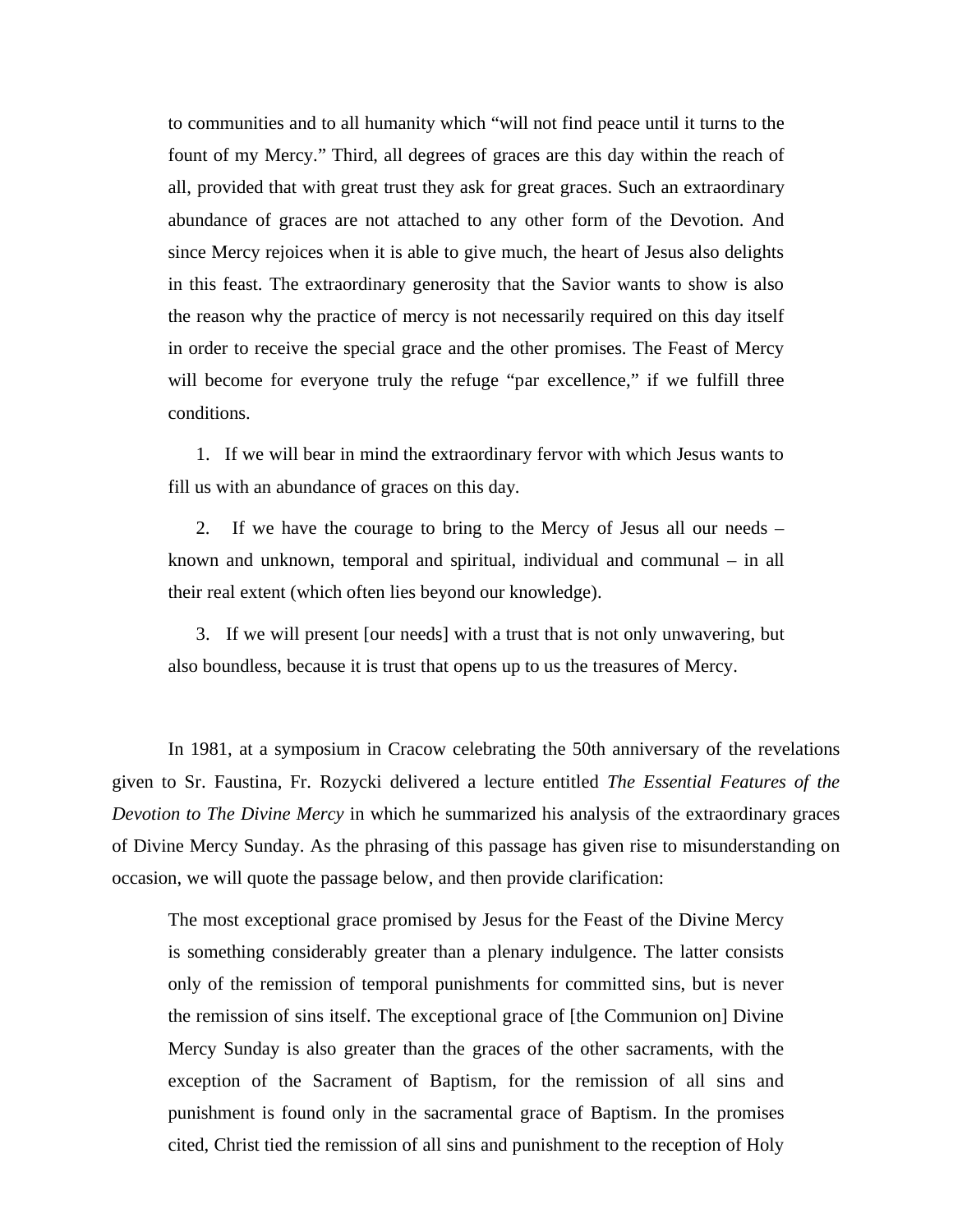Communion on the Feast of Divine Mercy. In other words, in this regard, He raised it to the rank of a "second Baptism." It is obvious that in order to effect a complete forgiveness of sins and punishment the Holy Communion received on the Feast of Divine Mercy must not only be partaken of worthily, but it must also fulfill the basic requirements of the Divine Mercy devotion. ... However, received unworthily, without trust in Divine Mercy and devoid of some deed of mercy toward neighbor, it would be a contradiction of Devotion to the Divine Mercy. Instead of the exceptional grace, it would bring down upon the recipient the Divine Wrath. The spiritual good of the faithful demands that they know what graces they can obtain, and under what conditions through the reception of Holy Communion on the Feast of Divine Mercy.

We should note several things about Fr. Rozycki's summary statement here:

1. By "second Baptism" Fr. Rozycki did not mean a repetition of baptism, or some kind of additional baptism (as though an eighth sacrament) but a *renewal* of grace in the soul akin to that enjoyed as a result of the reception of the sacrament of Baptism. That this was Fr. Rozycki's meaning is clear from the longer text (quoted above) which he had prepared for the Vatican.

2. According to Jesus' promise the extraordinary grace of the complete remission of sins and punishment is received *from the worthy reception of Holy Communion* on Mercy Sunday. It is not an extra-sacramental grace! This is clear from the longer text (quoted above) and from the shorter summary, (also quoted above) where Fr. Rozycki states this explicitly several times. Thus, when Fr. Rozycki writes in his shorter text that the exceptional grace of Divine Mercy Sunday "is also greater than the graces of the other sacraments, with the exception of the Sacrament of Baptism," he does not mean to imply that this exceptional grace comes to us other than through the reception of Holy Communion on that day – rather, he is simply telling us that, ordinarily, only the sacrament of Baptism effects in the soul the "complete forgiveness of sins and punishment." Reception of the Eucharist in a state of grace ordinarily remits only venial sin, while strengthening the soul against both venial and mortal sin (*Catechism*, 1394-1395). But on Mercy Sunday, according to Fr. Rozycki (based on our Lord's words, to St. Faustina), reception of Holy Communion pours out upon the soul a complete renewal of baptismal grace.

Of course, this immediately raises the question of whether it is proper to the nature of the Eucharist to be the source of such an extraordinary measure of grace. The answer is clear from the teachings of St. Thomas Aquinas and of the magisterium itself. St. Thomas declares very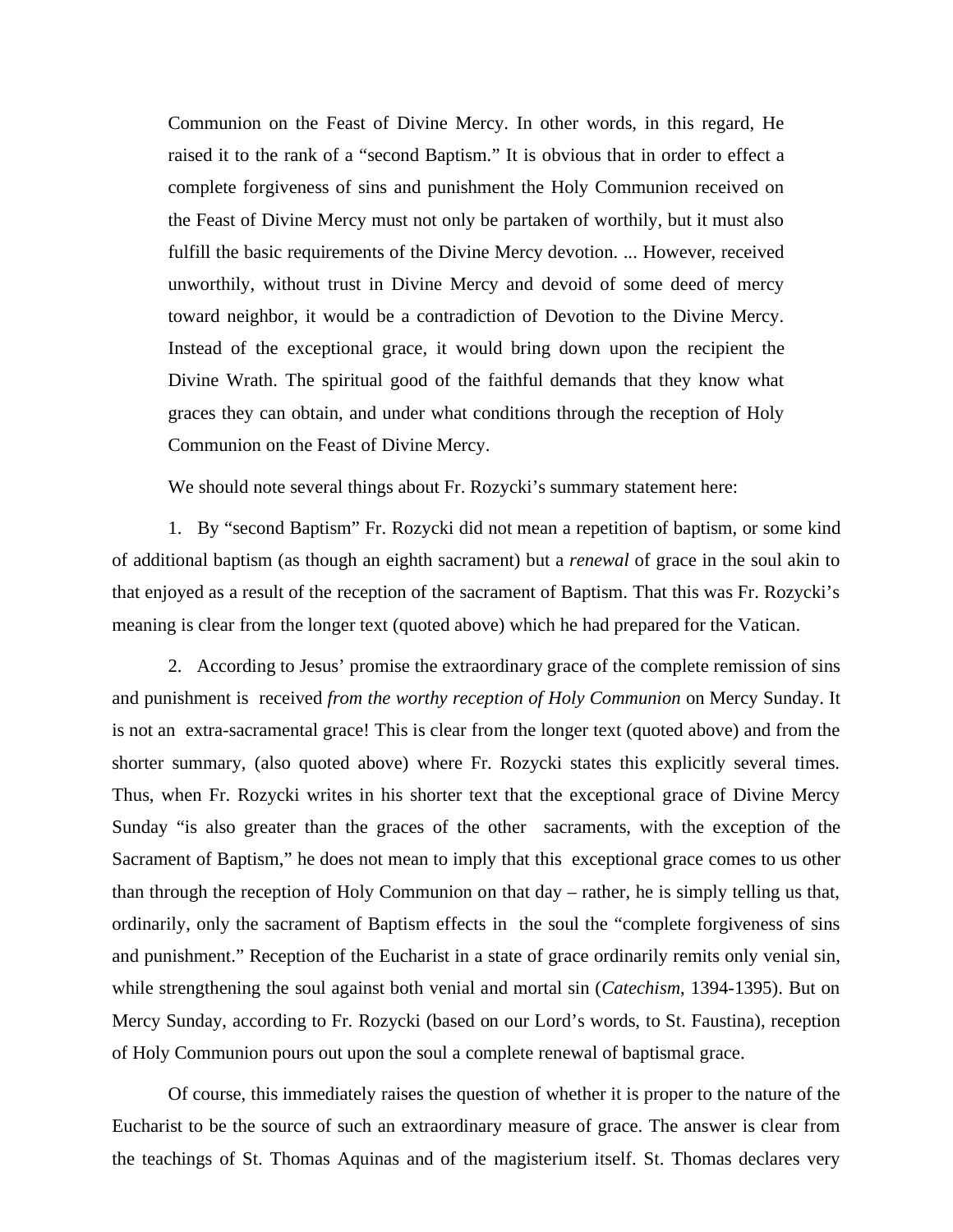clearly:

"Moreover, not only are all the other sacraments ordered toward the Eucharist, but they produce their proper grace only in virtue of their relationship to the Eucharist. The Eucharist alone has of itself the power to confer grace, while the other sacraments confer grace only in virtue of the desire (votum) which their recipients have of receiving the Eucharist also.

#### St. Thomas elaborates further:

"This sacrament [of the Eucharist] has in itself the power to confer grace. No one has grace receiving this sacrament except by a certain desire *(votum)* to receive it, the person's own desire in the case of an adult, or the Church's desire in the case of infants, as has been said above *(Summa, III, q.73, art.3)*. Accordingly it is from the effectiveness of its power *that even from the mere desire to receive [this sacrament]* a person obtains grace whereby he is spiritually alive. Still it is true that when the sacrament itself is actually received, grace is increased and the spiritual life is perfected. ...It is by this sacrament, however, that grace is increased and the spiritual life is perfected, in order that man may be made perfect in himself through his being conjoined to God" (*Summa*, III, q.79, art.I ad I. See also parallel passages).

Following St. Thomas on this matter, the Church clearly teaches that all the other sacraments are directed towards the Eucharist and draw their power from it. In the *Constitution on the Sacred Liturgy* from the Second Vatican Council, for example, we read "Especially from the Eucharist, grace is poured forth upon us as from a fountain." And, in the *Catechism of the Council of Trent,* pastors are urged to "compare the Eucharist to a fountain and the other Sacraments to rivulets. For the Holy Eucharist is truly and necessarily to be called the fountain of all graces, containing, as it does, after an admirable manner, the fountain itself of celestial gifts and graces, and the Author of all the Sacraments, Christ our Lord, from whom, as from its source, is derived whatever of goodness and perfection the other sacraments possess."

The centrality of the Eucharist as the fountain of all sacramental graces has also been clearly taught in the writings of great contemporary theologians. In *Theological Dimensions of the Liturgy,* for example, the great 20th century scholar Cyprian Vagaggini, OSB, argues persuasively that "the Eucharist, therefore [is the] sacrament and sacrifice, which realizes to the full the common notion and end of all the sacraments." He writes:

All that has been said of the sacraments, that they are ordained to the Eucharistic sacrifice, can be said with even greater reason about all those rites in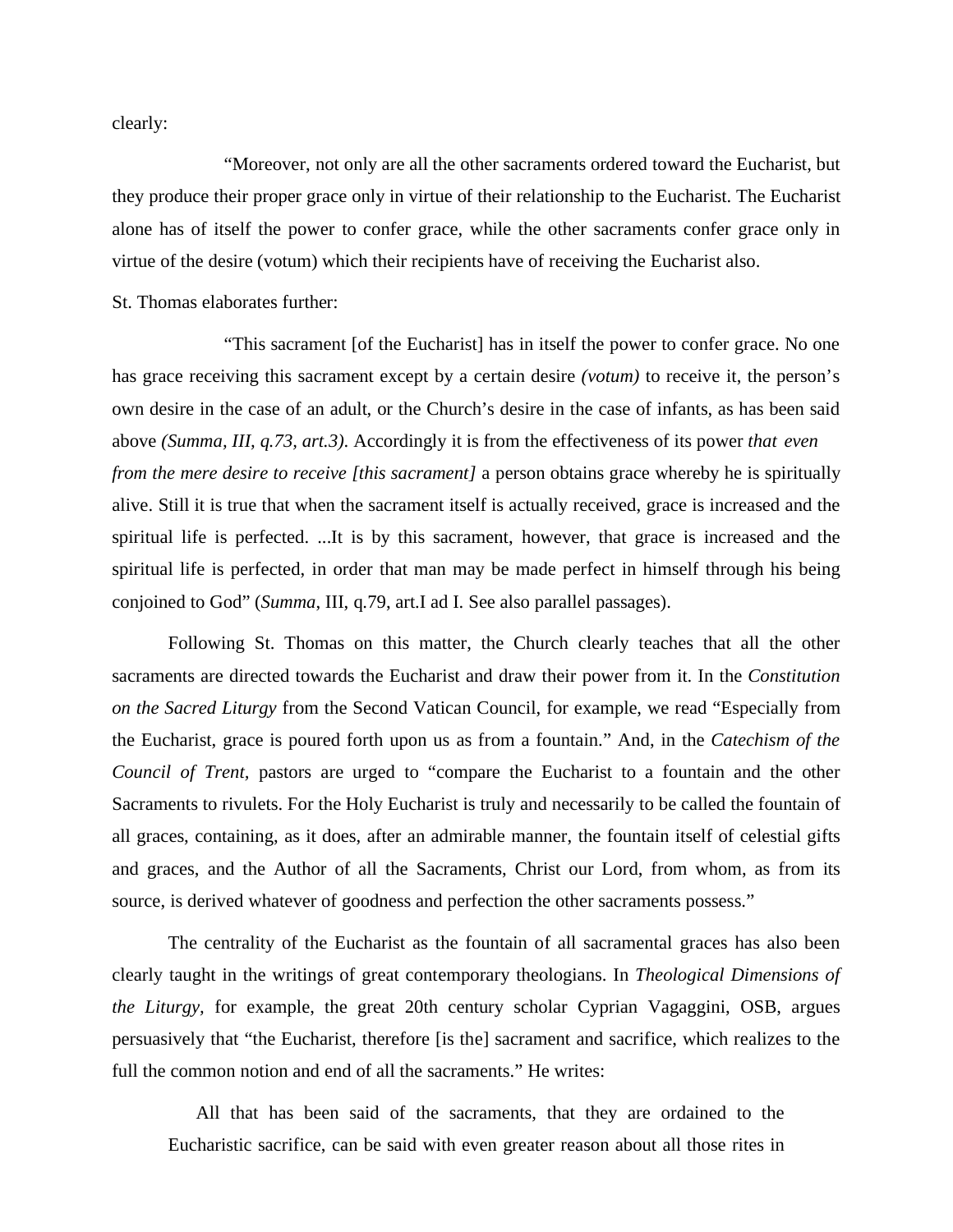the liturgy which are of ecclesiastical institution: ceremonies, sacramentals, prayers, and especially the divine office. The basic reason is the same: we know that all these liturgical rites of ecclesiastical origin have no other aim than divine worship in Christ and the sanctification of man in Christ. Moreover, both of these categories exist only as participation in the sacrifice of Golgotha and as derivations from it, a sacrifice which is continued sacramentally in the Mass. It is therefore only in the fact that they are dispositions, more or less immediate, to communion in the Eucharistic sacrifice, that all these rites have a significance.

Finally, we should bear in mind that theological analysis of Divine Mercy Sunday, and the extraordinary graces available on that day, has only just begun. In the future, no doubt, new perspectives will arise, both to extend the insights of Fr. Michalenko and Fr. Rozycki, and to supplement their work. For example, there is a theological tradition in the Church which states that a complete renewal of baptismal grace is available to the soul at *every sacramental confession*, if the soul comes to the Lord with perfect contrition, i.e., perfect love of God. St. Catherine of Siena, for example, writes in *The Dialogue* (no. 75) of how martyrdom, baptism by desire, and sacramental confession undertaken with a pure heart, all wash the soul as clean as baptism itself. Our Lord said to her:

By shedding both blood and water I showed you the holy baptism of water that you receive through the power of my blood. But I was also showing you the baptism of blood, and this in two ways. The first touches those who are baptized in their own blood poured out for me. Though they could not have the other baptism, their own blood has power because of mine. Others are baptized in fire when they lovingly desire baptism but cannot have it. ...

There is a second way the soul receives this baptism of blood, figuratively speaking. This my divine charity provided because I know how people sin because of their weakness. Not that weakness or anything else can force them to sin if they do not want to, but being weak they do fall into deadly sin and lose the grace they had drawn from the power of the blood in holy baptism. So my divine charity had to leave them an ongoing baptism of blood accessible by heartfelt contrition and a holy confession as soon as they can confess to my ministers who hold the key to the blood. This blood the priest pours over the soul in absolution.

But if they cannot confess, heartfelt contrition is enough for the hand of my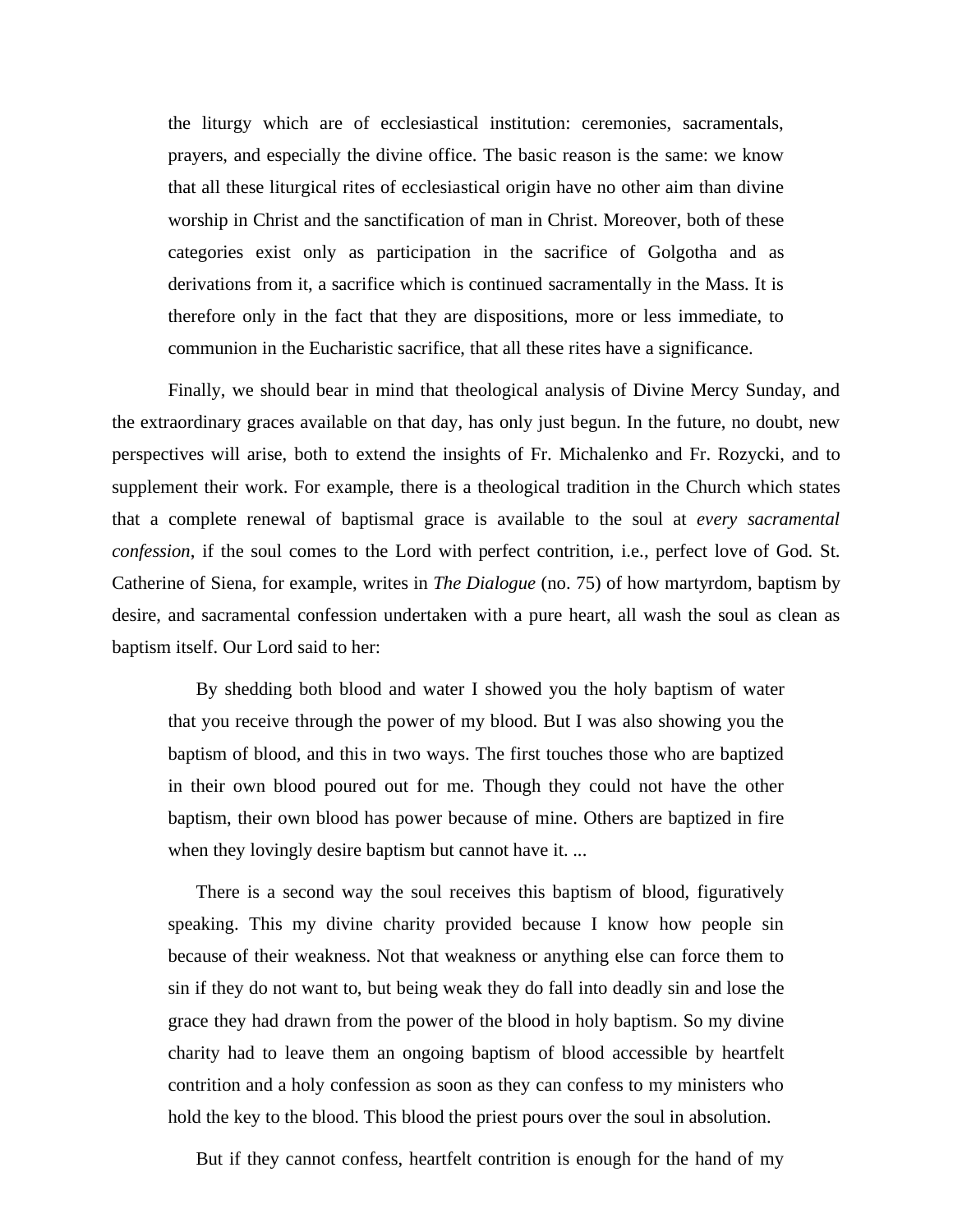mercy to give them the fruit of this precious blood. ...

So you see, this baptism is ongoing, and the soul ought to be baptized in it right up to the end, in the way I have told you. In this baptism you experience that though my act of suffering on the cross was finite, the fruit of that suffering which you have received through me is infinite. This is because of the infinite divine nature joined with finite human nature [in Christ].

According to St. Catherine of Siena, therefore, the complete renewal of baptismal grace is available to the soul from the Mercy of God in a variety of ways, and a renewal of these graces should be a constant feature of the life of the soul journeying toward perfection. If so, then what is so "extraordinary" about the grace of baptismal renewal offered to souls on Divine Mercy Sunday? Is not such an extraordinary grace always available to us?

First, let us examine the nature of the extraordinary grace itself.

One can, theoretically, receive the complete remission of sins and punishment any time from the sacrament of Confession followed by Holy Communion, all undertaken with the perfect love of God. *But how many of the faithful ordinarily receive these sacraments with such a pure disposition?* Usually, the intentions of the penitent-communicant are more mixed, including fear of God as well as love, and, to some extent, with continuing attachment to their sins. As a result, while their sins are forgiven, there remains the temporal punishment due to sin (see Catechism 1472-1473). Of course, this temporal punishment can be completely taken away through a plenary indulgence, granted by the Church, for the devout performance of certain designated good works (such as the recitation of prayers, giving of alms, visiting of a shrine, etc.) — but, again, if these works are not undertaken with pure love of God, then the indulgence is only partial, not plenary. The *complete* remission of sins *and* punishment, *ex opere operato*, is ordinary only available to the soul at baptism. What Jesus Christ has promised to the world, through St. Faustina, is that this complete renewal of this same baptismal grace — the complete remission of sins *and* punishment — is also available to the faithful through the reception in a state of grace of Holy Communion on Divine Mercy Sunday.

In other words, one could argue that what makes Mercy Sunday so extraordinary is not just the *eminence* of the graces offered, but also, uniquely, the *lesser requirement* for receiving them: the reception of Holy Communion by a heart filled only with trust in Divine Mercy. This "trust," it might be said, is not yet an act of perfect love of God, not yet perfect contrition. For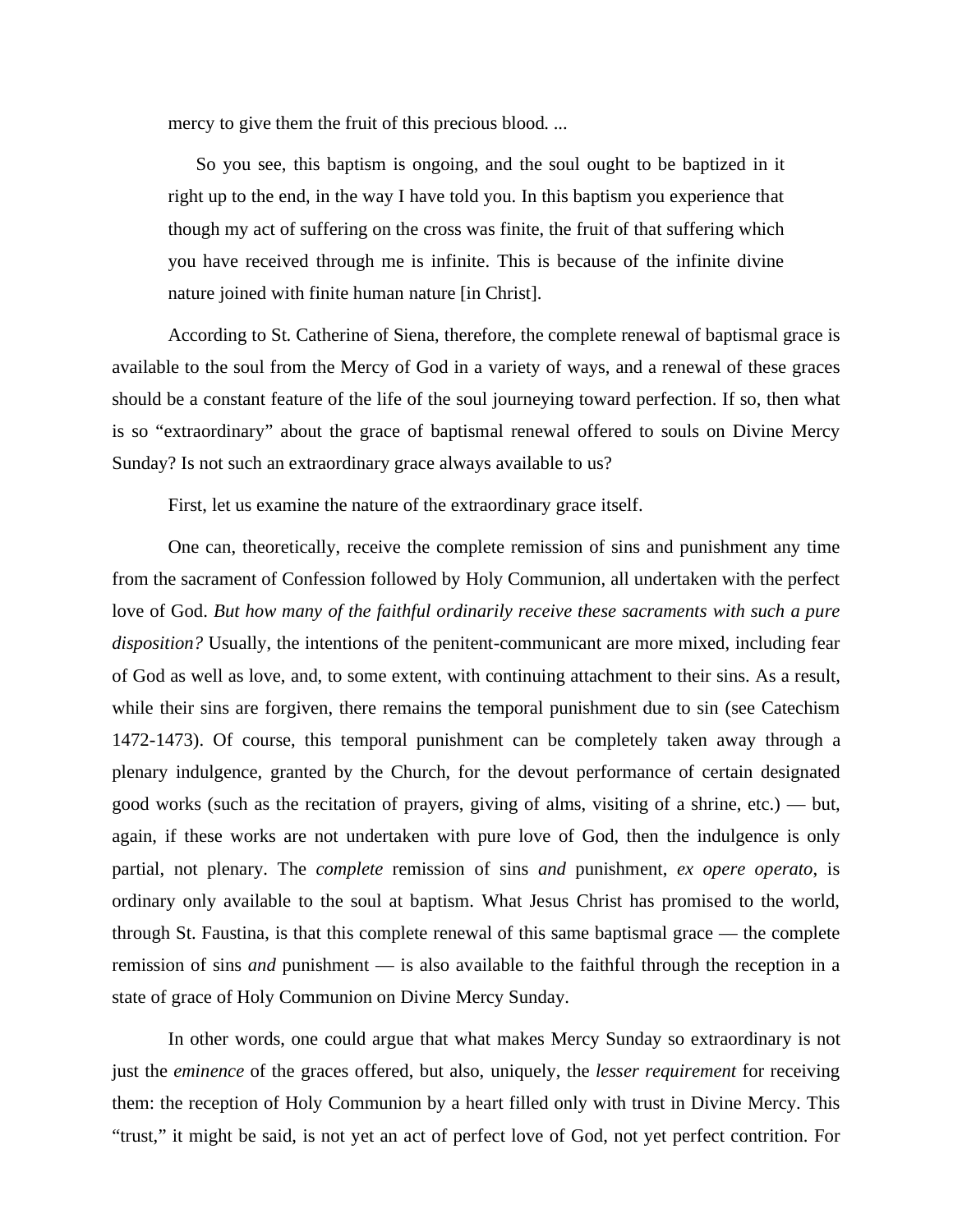trust in God involves merely a cleaving to God because of His promised benefits. As such, it is, merely, a *precondition* for the formation, by divine grace, of perfect love in the soul: the pure, selfless love of God for His own sake. Trust is the opening of the soul by faith, hope, humility, and repentance, to receive all the most eminent graces – and especially the gift of perfect charity – from the Heart of the Savior. Fr. Rozycki describes trust in this way:

This same attitude of life is described by St. Paul and by the whole of Christian theology as hope, the divine virtue of hope which springs from a living faith in the infinity of God's love and goodness towards us. It is indissolubly tied to humility, that is the sincere and deep conviction that all good within us and which we do is the work and gift of God; that we possess nothing except that which we have from God. This trust-hope constitutes the opening of a soul's receiving Divine grace, and the requesting of it is an attitude of continuous and most effective prayer.

Truly, this very disposition – trust, and nothing more – is what the Lord asks us to bring to Divine Mercy Sunday, in order to receive the whole ocean of His mercy (diary entries 1520, and 1578):

# **I have opened My Heart as a living fountain of mercy. Let all souls draw life from it. Let them approach this sea of mercy with great trust. ... The more a soul trusts, the more it will receive.**

Still, one might well ask: why are the "floodgates" of Divine Mercy said to be fully open, on this basis, only on one particular Feast Day, rather than at every Holy Communion?

This objection seems much like the objection of some of the radical Protestant reformers of the 16th and 17th centuries to the claim that Holy Communion imparts special graces to souls, in a unique and more intimate manner than is normally available to souls from the practice of communal prayer. Why do we limit God's Mercy in this way? The answer is that we do not intend to limit God's Mercy — He is always free to pour out His Mercy in any way, at any time — but we do intend to believe His promises. From Holy Scripture we know that the Father promised that a unique and intimate communion with His Son can be obtained through the Holy Eucharist, and from Christ's prophetic revelations to St. Faustina, we know (that is, we know by "prophetic" rather than "theological faith") that He has promised an exceptional abundance of graces — a complete renewal of Baptism — to those who receive Holy Communion in a state of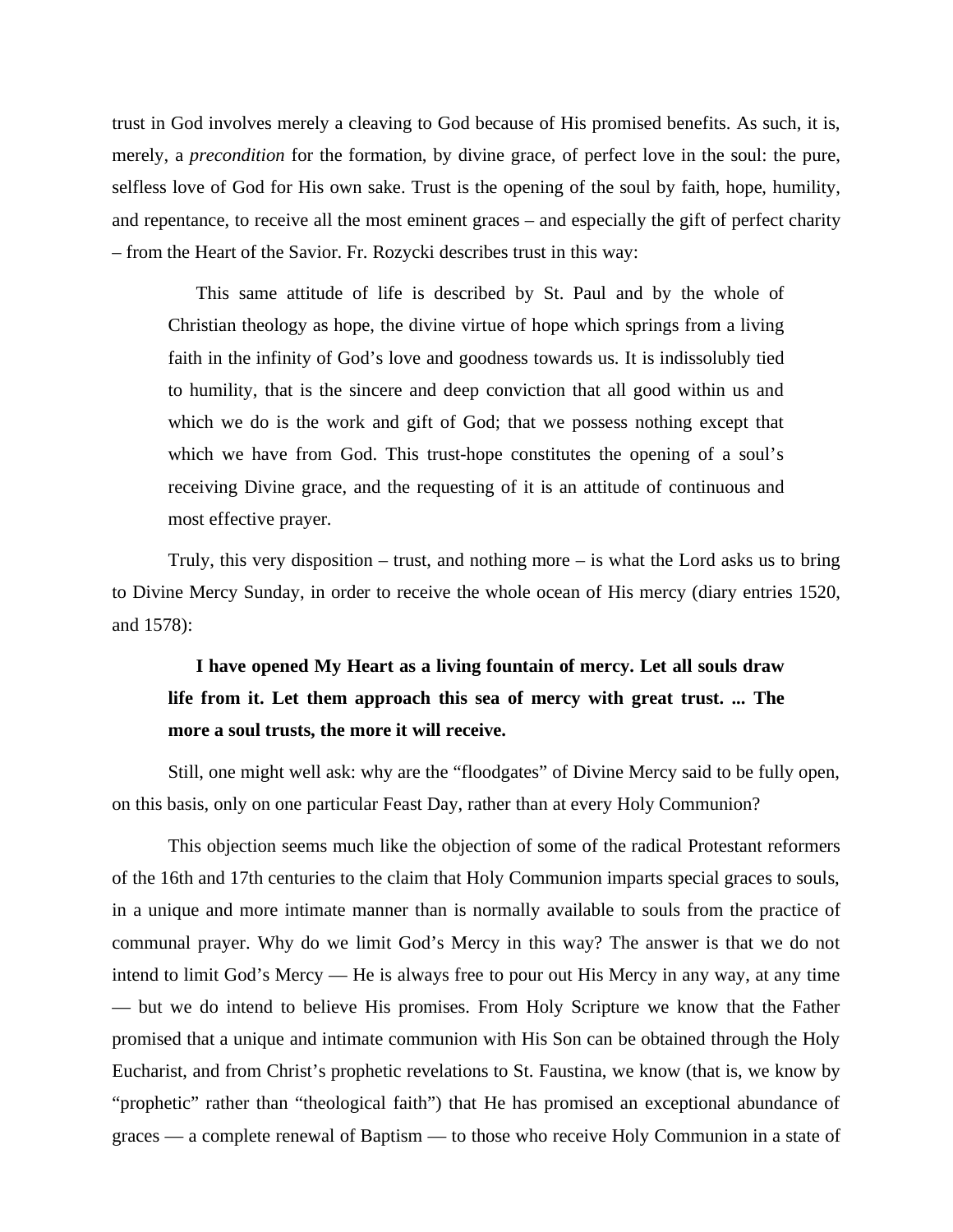grace, with great trust in His Mercy, on Divine Mercy Sunday. This is not because Christ is "stingy," or withholds such plenary grace at other times, but because His own divine way is to bestow His graces in a manner and time which best enables us to receive them. For example, to creatures made up of soul and body, He willed to impart spiritual graces in a bodily manner: through consecrated, transubstantiated bread and wine. The manner of the gift was thereby suited to the nature and needs of its intended recipients. Similarly, to souls struggling to accept the Love of Christ, and to love Him in return (that is, to all of us) our Lord promised that the most extraordinary graces of His Mercy could be obtained merely through reception of Holy Communion, with trust in The Divine Mercy, at the very time — indeed on the very day — in the liturgical cycle best suited to maximize and predispose souls to trust in Him: the culmination and summary of the celebration of the Paschal Mystery, the very Octave Day of Easter.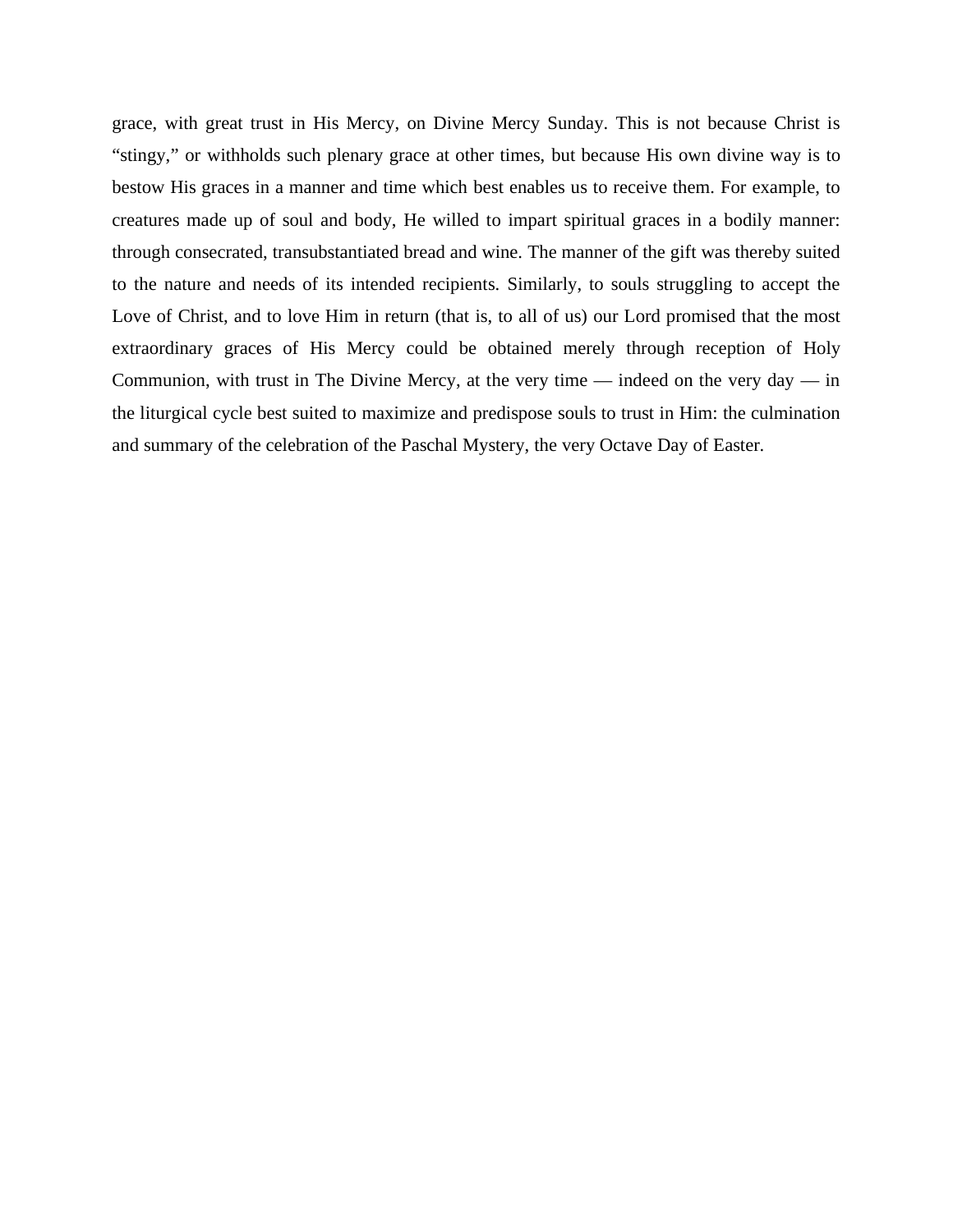#### **IV. The Celebration of Divine Mercy Sunday**

#### **1. Preparing for Divine Mercy Sunday**

Given that the disposition of trust is absolutely essential for the devout soul to be able to receive all the graces that our Lord desires to lavish upon it on Mercy Sunday, it can be said that the whole time of preparation for this Feast, as well as the liturgical celebration of the Feast itself, should be geared toward the strengthening of trust in Divine Mercy by the faithful. Here again, the exposition and veneration of the Image plays an important role. For in a way that speaks to the heart on a level deeper than mere words, the Image, like any good icon, confronts the praying and worshiping soul with the merciful love of Christ, and its very inscription – "Jesus, I trust in You" – encourages the soul to respond to His invitation with confidence.

For this reason, it is highly recommended that the Image of the Divine Mercy be exposed well before the Feast Day itself, or, even better, that such an image might be on permanent display in each and every church, for the edification of the faithful. Alternatively, or in addition, pastors could pass out to their congregations holy cards bearing the Image of Mercy, for use as an aid to prayer and devotion in preparation for the Feast (such holy cards are always available from the Marian Helpers Center, telephone 1-800-462-7426). Pastors also should be sure to explain to their people well in advance of the Feast Day both the extraordinary graces, and the new indulgences available to them (see Section 3 below), on Divine Mercy Sunday.

As Fr. Rozycki stated in his analysis of St. Faustina's *Diary* (quoted above), Christ never specifically asked for the faithful to go to Confession on the day of the Feast itself (which, practically speaking, would be an impossible burden upon most pastors). In fact, St. Faustina herself made her confession on the Saturday before Mercy Sunday (diary entry 1072). Whenever times of Confession may be offered, the important thing is for the faithful to be encouraged to come to Mercy Sunday in a state of grace, having confessed at least all mortal sins, and trusting in the Mercy of God.

Fr. Seraphim Michalenko, MIC, rounds out for us the other important aspects of the proper preparation for this Feast in the booklet, *The Divine Mercy: Message and Devotion,* (p. 54-55):

Going to Confession is not the only way we should prepare ourselves for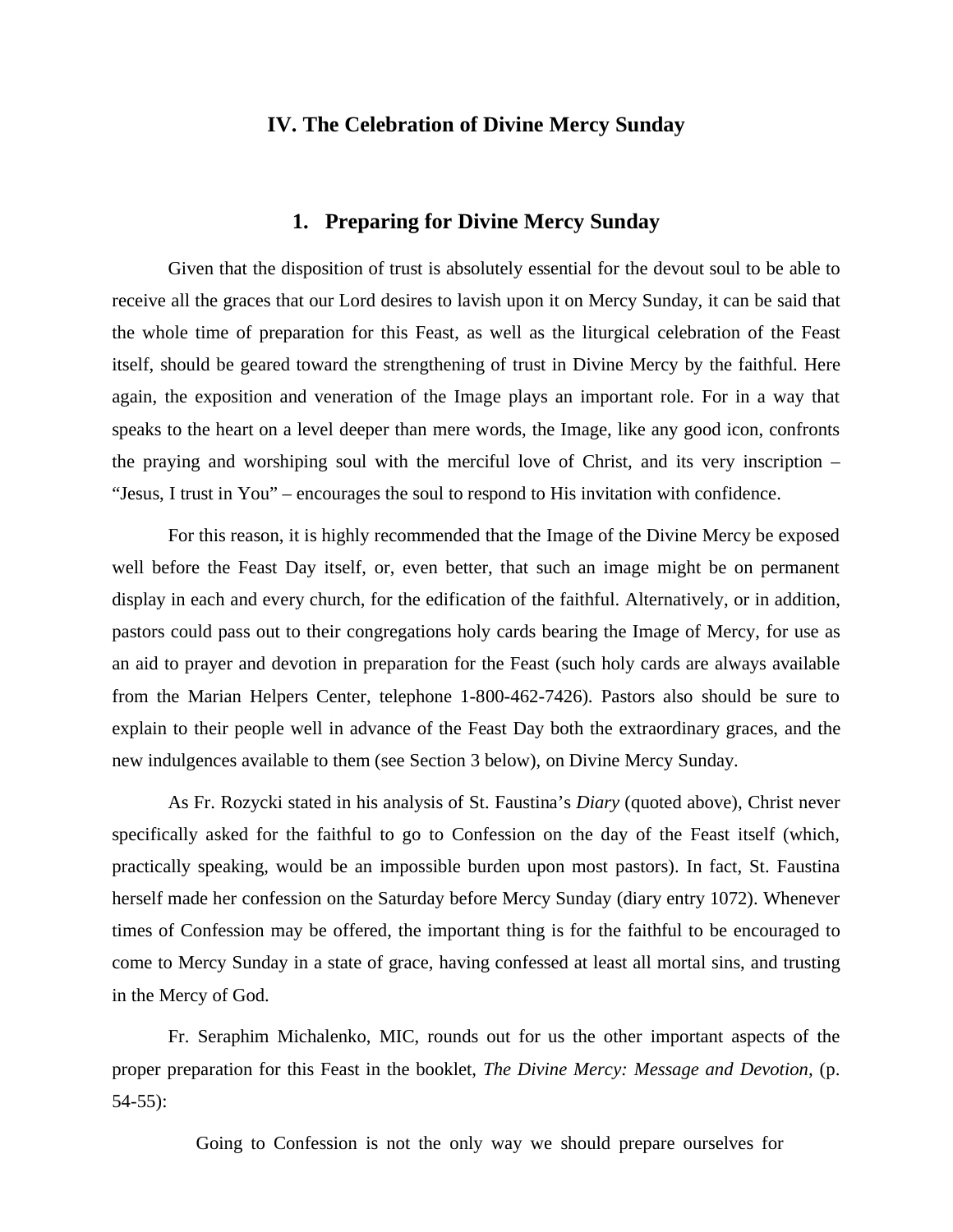Divine Mercy Sunday. As Cardinal Francis Macharski, Archbishop of Cracow, Poland, explains in a 1985 pastoral letter, we are not simply called to ask for God's mercy with trust. We are also called to be merciful:

"Our own merciful attitude is likewise a preparation. Without deeds of mercy, our devotion would not be real. For Christ does not only reveal the mercy of God, but at the same time He places before people the demand that they conduct themselves in life with love and mercy. The Holy Father states that this requirement constitutes the very heart of the Gospel ethos (Rich in Mercy, 3) — it is the commandment of love and the promise: 'Blessed are the merciful, for they shall obtain mercy' (Mt 5:7). Let it be a mercy that is forgiving and true, and universal, with good words, deeds, and prayer for others!"

Our Lord's words to St. Faustina about this requirement to be merciful are very strong and leave no room for misinterpretation:

**Yes, the first Sunday after Easter is the Feast of Mercy, but there must also be acts of mercy. … I demand from you deeds of mercy, which are to arise out of love for Me. You are to show mercy to your neighbors always and everywhere. You must not shrink from this or try to excuse or absolve yourself from it** (742).

Thus, to fittingly observe the Feast of Mercy, we should:

- 1. Celebrate the Feast on the Sunday after Easter;
- 2. Sincerely repent of all our sins;
- 3. Place our complete trust in Jesus;
- 4. Go to Confession, preferably before that Sunday;
- 5. Receive Holy Communion on the day of the Feast;
- 6. Venerate\* the Image of The Divine Mercy;
- 7. Be merciful to others, through our actions, words, and prayers on their behalf.

\*To venerate a sacred image or statue simply means to perform some act or make some gesture of deep religious respect toward it because of the person whom it represents — in this case, our Most Merciful Savior.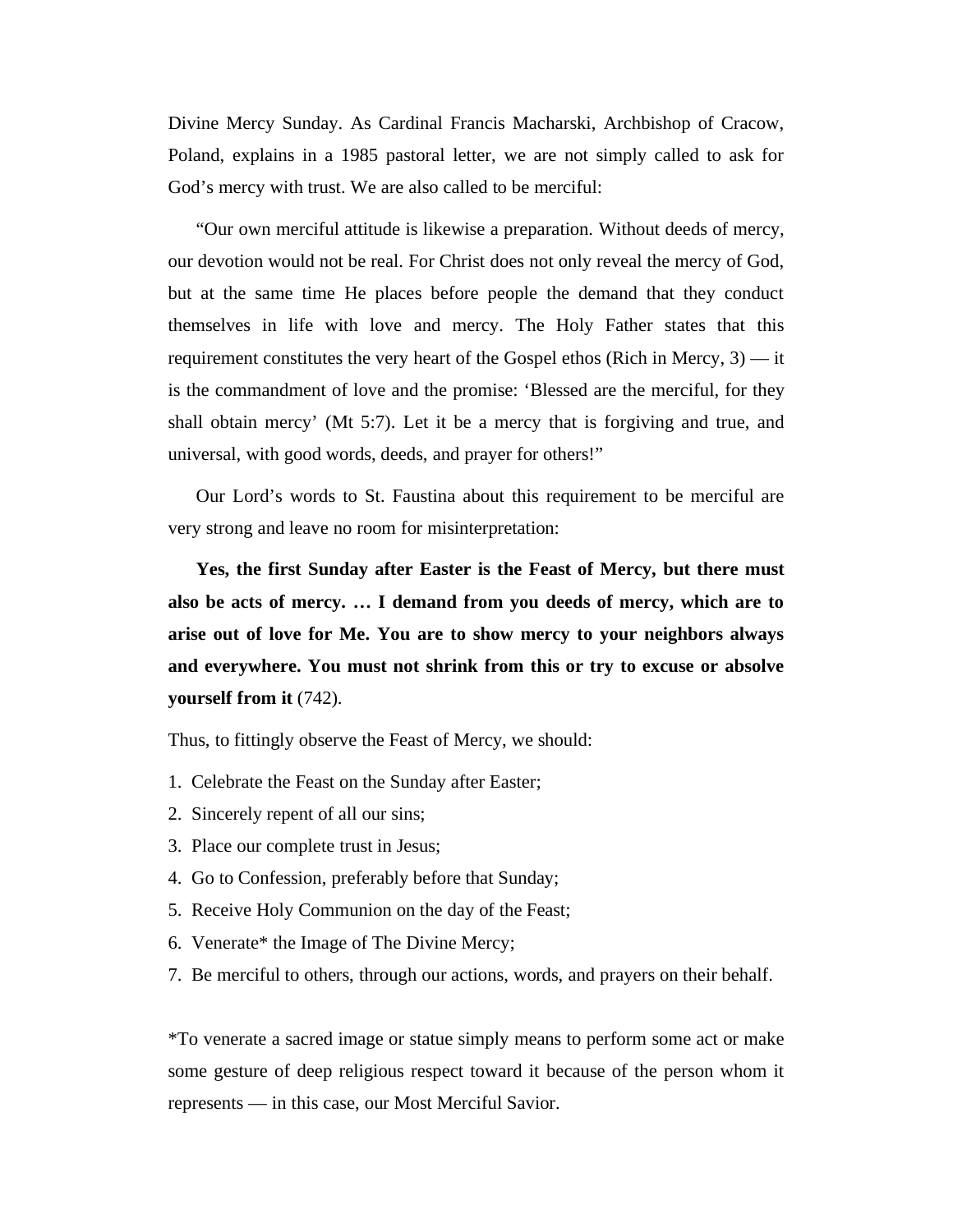#### **2. Celebrating Divine Mercy Sunday**

Just as with the preparation for Divine Mercy Sunday, the celebration of the Feast itself should focus on strengthening the disposition of trust in every soul, so that each and every one can be ready to receive all the graces Christ desires to pour out upon souls on this special day.

We can divide this subject into two parts: the "Essential Celebration" (the minimum required of celebrants and homilists) and the "Enhanced Celebration" (various liturgical and devotional acts that can be provided for the faithful to amplify the meaning of this great day).

#### **(a) Essential Celebration**

The essential celebration of Divine Mercy Sunday consists in the celebration of the liturgy of the Second Sunday of Easter, during which the homily should focus on the scriptural readings of the day. It should be noted that the three cycles of scriptural readings and liturgical prayers are all centered on the forgiveness of sins and God's infinite mercy, which endures forever.

In addition, it is necessary that the day publicly be called by its proper name, "Divine Mercy Sunday." The Decree of the Congregation for Divine Worship and the Discipline of the Sacraments of May 5, 2000, which added this title to the Second Sunday of Easter, did not intend to leave this as an optional title. The Latin of the original decree literally states that "in the Roman Missal, after the title 'Second Sunday of Easter,' there shall henceforth be added the appellation '*that is,* Divine Mercy Sunday.' " Unfortunately, the English version in official use translates the phrase ambiguously: "*or* Divine Mercy Sunday." But the Latin is clear: "seu," in other words, "namely," or "that is." Moreover, this was the Holy Father's intention in granting this title to the Octave Day of Easter; it is clear from his own public announcement during the homily for St. Faustina's canonization, when he stated: "It is important then that we accept the whole message that comes to us from the word of God on this Second Sunday of Easter, *which from now on throughout the Church will be called 'Divine Mercy Sunday.' "* In his Regina Caeli address on Divine Mercy Sunday, 2001, the Holy Father thanked God that he was able "to proclaim the Second Sunday of Easter as the feast of Divine Mercy *for the entire Church*."

#### **(b) Enhanced Celebration**

It is highly recommended that bishops and pastors: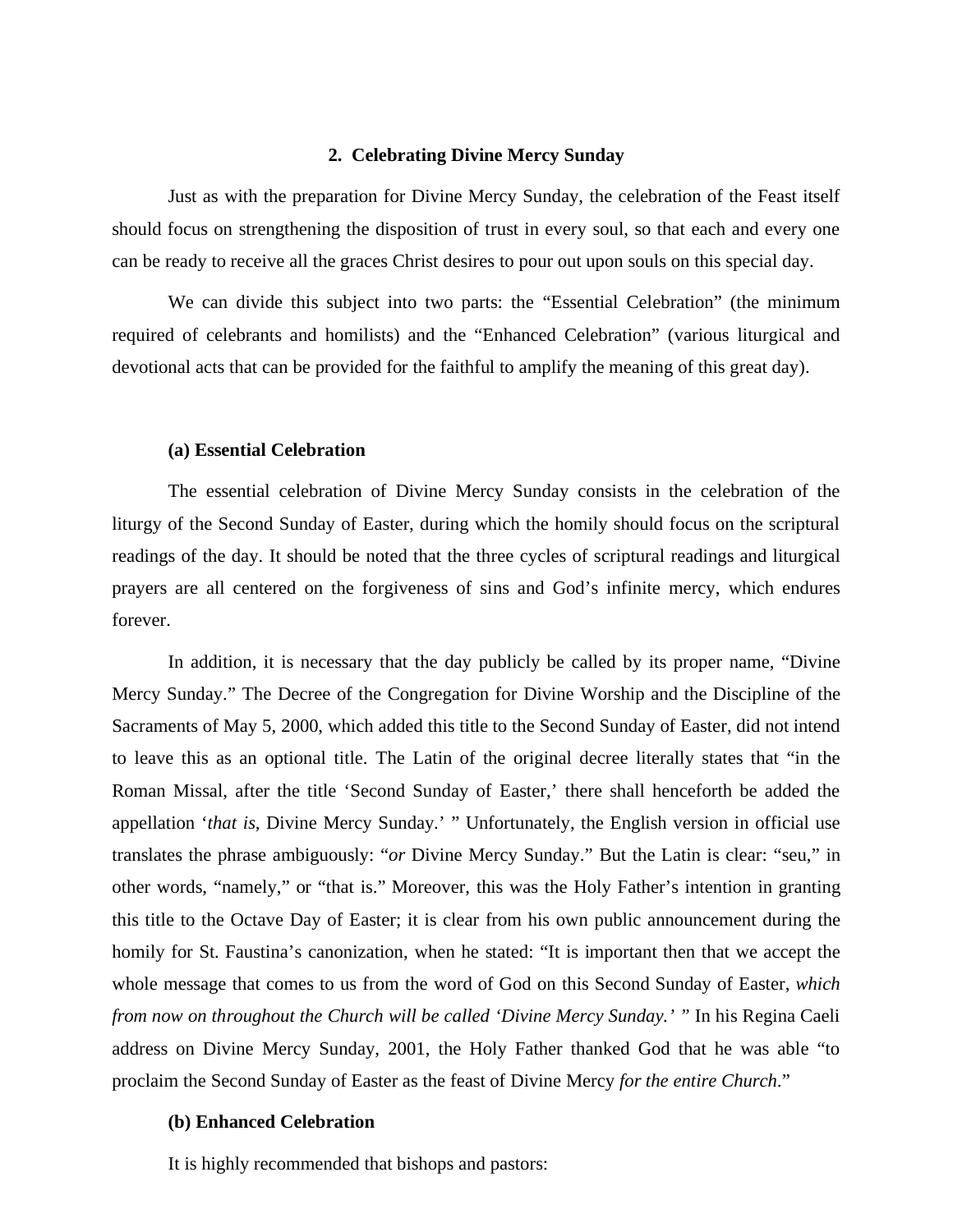- · Arrange for special diocesan and parish celebrations of Divine Mercy Sunday.
- Invite participation in the special celebrations of Divine Mercy Sunday through diocesan publications, parish bulletins and mass media.
- · Encourage parishes and schools to obtain and make available Divine Mercy video and audio tapes and literature related to the Divine Mercy. A variety of such materials are available from the Marian Helpers Center, telephone: 800-462-7426.
- Encourage the practice of Corporal and Spiritual Works of Mercy as a way of life.

Celebrations of Divine Mercy Sunday may be as varied as the individuals planning them. For example:

1. An afternoon celebration of Holy Eucharist, with an appropriate homily, ending with the praying of the Divine Mercy Chaplet at the Hour of Great Mercy.

2. A Divine Mercy Holy Hour with Exposition and Adoration of the Blessed Sacrament, a homily, the praying of the Divine Mercy Chaplet, and ending with Benediction during the Hour of Great Mercy, 3:00 o'clock in the afternoon.

3. Veneration of the Divine Mercy Image with a procession, appropriate hymns and The Divine Mercy Chaplet, followed by a blessing with the Image.

#### **3. Indulgences available to the Faithful for Mercy Sunday Devotions**

On June 29, 2002, in a decree of the Apostolic Penitentiary, the Holy Father Pope John Paul II granted a plenary and a partial indulgence to the devout observance of the Second Sunday of Easter, "Divine Mercy Sunday." The decree offers:

a *plenary indulgence*, granted under the usual conditions (sacramental confession, Eucharistic communion and prayer for the intentions of Supreme Pontiff) to the faithful who, on the Second Sunday of Easter or Divine Mercy Sunday, in any church or chapel, in a spirit that is completely detached from the affection for a sin, even a venial sin, take part in the prayers and devotions held in honour of Divine Mercy, or who, in the presence of the Blessed Sacrament exposed or reserved in the tabernacle, recite the *Our Father* and the *Creed*, adding a devout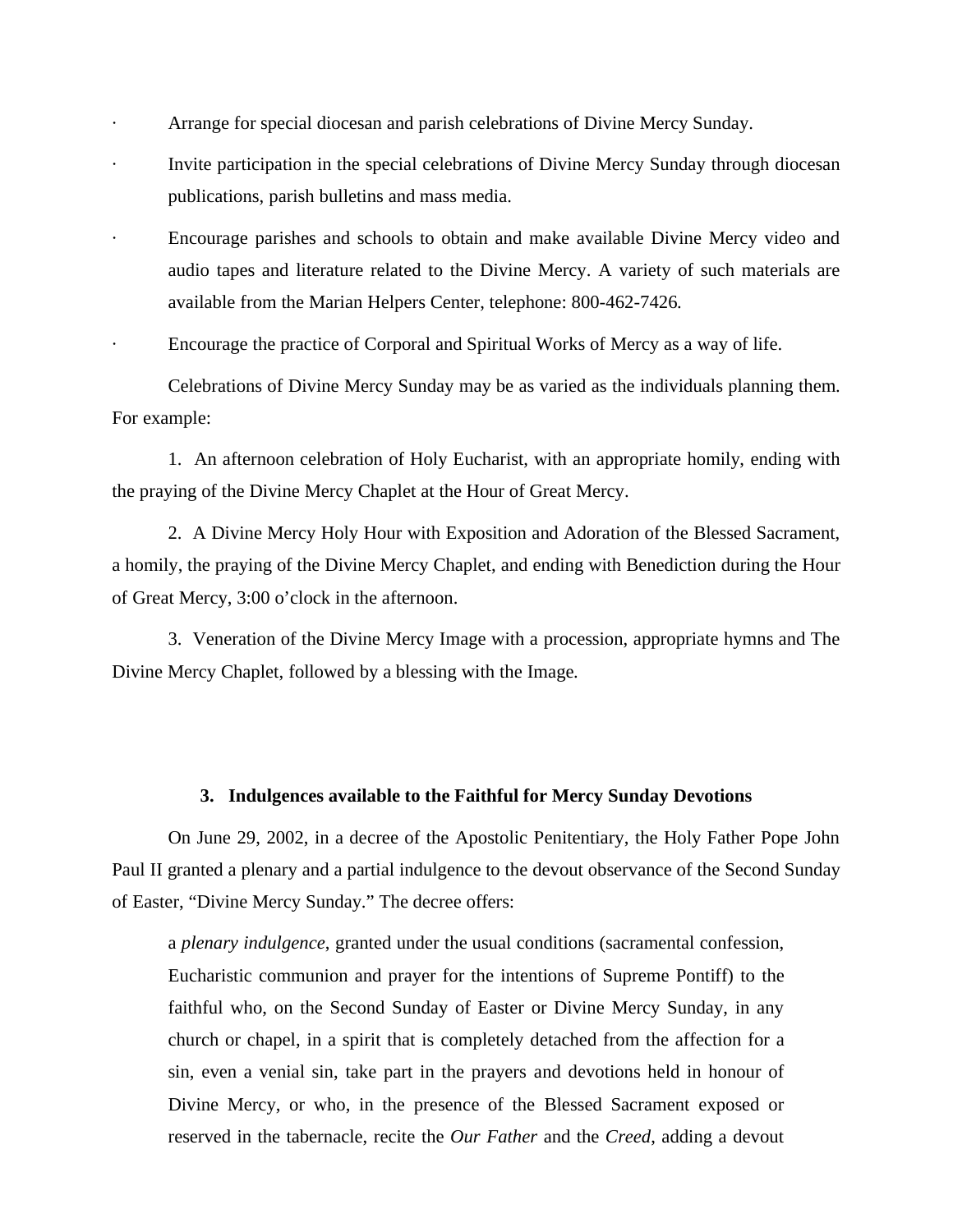prayer to the merciful Lord Jesus (e.g. Merciful Jesus, I trust in you!");

A *partial indulgence*, granted to the faithful who, at least with a contrite heart, pray to the merciful Lord Jesus a legitimately approved invocation.

For those who cannot go to Church, especially the seriously ill, there were special, compassionate provisions for the obtaining of these indulgences. In addition, the Holy Father encouraged priests on Divine Mercy Sunday to lead the recitation of the prayers for the plenary indulgence, and he exhorted them to "gently encourage the faithful to practice works of charity or mercy as often as they can, following the example of, and obeying the commandment of Christ..."

Why did the Pope make this decree of a plenary indulgence for special acts of devotion to The Divine Mercy on Divine Mercy Sunday? The decree itself clearly explains that the Holy See wanted to ensure that the faithful could experience the Mercy of the Lord in a special way on this Feast Day, in the hope that then they might be inspired to be more merciful to others, as God is merciful to us (cf. Lk. 6:36):

To ensure that the faithful would observe this day with intense devotion, the Supreme Pontiff himself established that this Sunday be enriched by a plenary indulgence, ... so that the faithful might receive in great abundance the gift of the consolation of the Holy Spirit. In this way, they can foster a growing love for God and for their neighbour, and after they have obtained God's pardon, they in turn might be persuaded to show a prompt pardon to their brothers and sisters.

It is important to note that the Church's provision of these indulgences for Mercy Sunday devotions does not constitute either a substitute for, nor an official endorsement of, the extraordinary graces promised by our Lord to St. Faustina for those who receive Holy Communion with trust in God's mercy on that day. As explained above (see Chapter IV, section 3), the complete renewal of baptismal grace promised by our Lord to St. Faustina — the "extraordinary grace" par excellence of Divine Mercy Sunday — is something even greater than a plenary indulgence. This new plenary indulgence offered by the Church is therefore an opportunity to receive *additional* graces on this extraordinary feast day!

Ideally, the faithful would seek to obtain the plenary indulgence on this day for the sake of souls suffering in purgatory, even while, at one and the same time, they are receiving for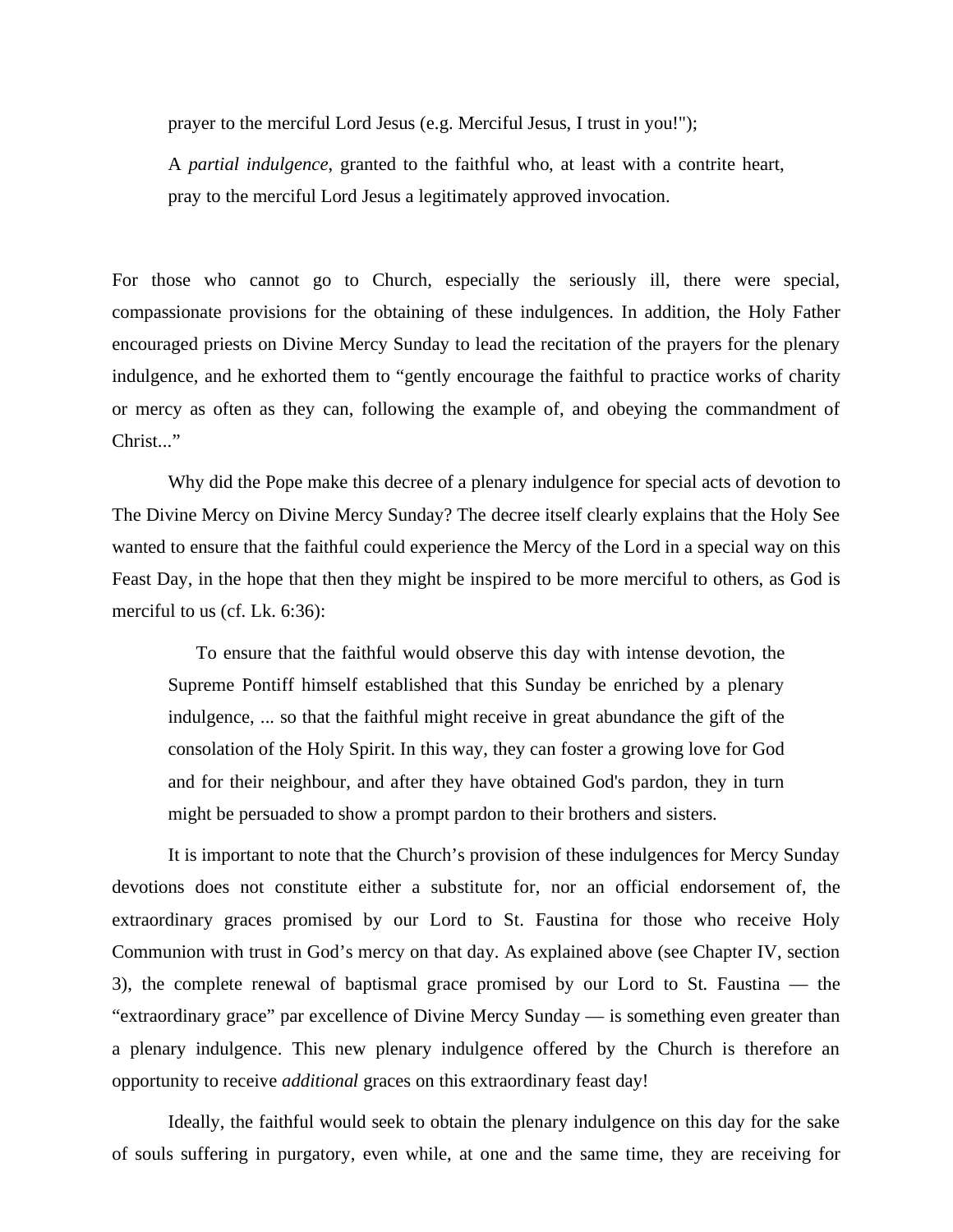themselves the "extraordinary grace" of Holy Communion on Divine Mercy Sunday, in accordance with our Lord's promises to St. Faustina. What a tremendous opportunity this is to receive a special outpouring of God's mercy, both upon oneself and for others, all on the same day!

In order to assist priests in the task of explaining to their people the rationale behind the Church's offer of "indulgences," we have appended to this text an article written by Fr. John Horgan of the Archdiocese of Vancouver, which can be freely reprinted and distributed.

A beautiful pastoral statement on the celebration of Divine Mercy Sunday appeared in a letter written by Archbishop Justin Rigali of St. Louis to all the priests of his diocese on April 1, 1998. There is no better way to end this essay on "Understanding Divine Mercy Sunday" than to quote the text of this letter in full: a truly profound summary of the essential meaning of the Feast of Mercy by a successor of the apostles.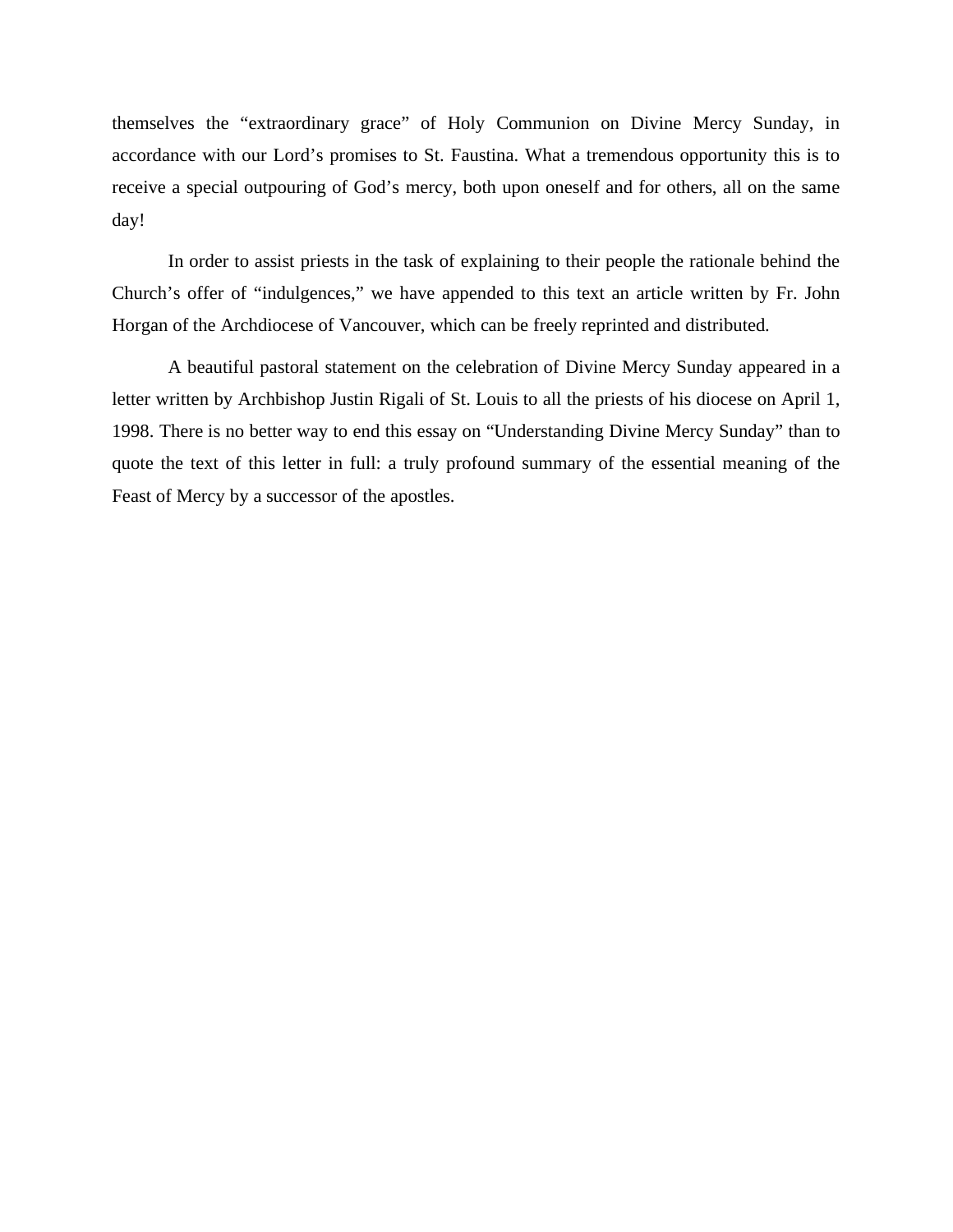*314-533-1887 314-533-9954 (fax)* 

April 1, 1998

Dear brother priest,

"God is rich in mercy; because of his great love for us, he brought us to life with Christ when we were dead in sin" (Eph 2:4-5). As we approach the Sacred Triduum of Easter, celebrating our salvation in Jesus Christ, I draw your attention to this passage from the Letter to the Ephesians and invite you to reflect with me on the mercy of God.

In his 1980 encyclical *Dives in Misericordia* (Rich in Mercy), Pope John Paul II rehearses the sacred history of God's revelation of himself as mercy, a revelation culminating in Jesus Christ. The Pope teaches, "Making the Father present as love and mercy is, in Christ's own consciousness, the fundamental touchstone of his mission as the Messiah." This mission passes on into the Church, who "must consider it one of her principal duties – at every stage of history and especially in our modern age – to proclaim and to introduce into life the mystery of mercy, supremely revealed in Jesus Christ."

The Holy Father tells us that focusing on the mercy of God, revealed in Jesus Christ, is especially important in the present moment of history, and that doing so constitutes a timely challenge to the Church:

The truth, revealed in Christ, about God the "Father of mercies," enables us to "see" him as particularly close to man, especially when man is suffering , when he is under threat at the very heart of his existence and dignity. And this is why, in the situation of the Church and the world today, many individuals and groups guided by a lively sense of faith are turning, I would say almost spontaneously, to the mercy of God. They are certainly being moved to do this by Christ himself, who through his Spirit works within human hearts. For the mystery of God the "Father of mercies" revealed by Christ becomes, in the context of today's threats to man, as it were, a unique appeal addressed to the Church.

Today I invite you to join me in responding to this appeal. In particular, I ask that each of our Archdiocesan parishes observe the Second Sunday of Easter, the octave day of Easter, as a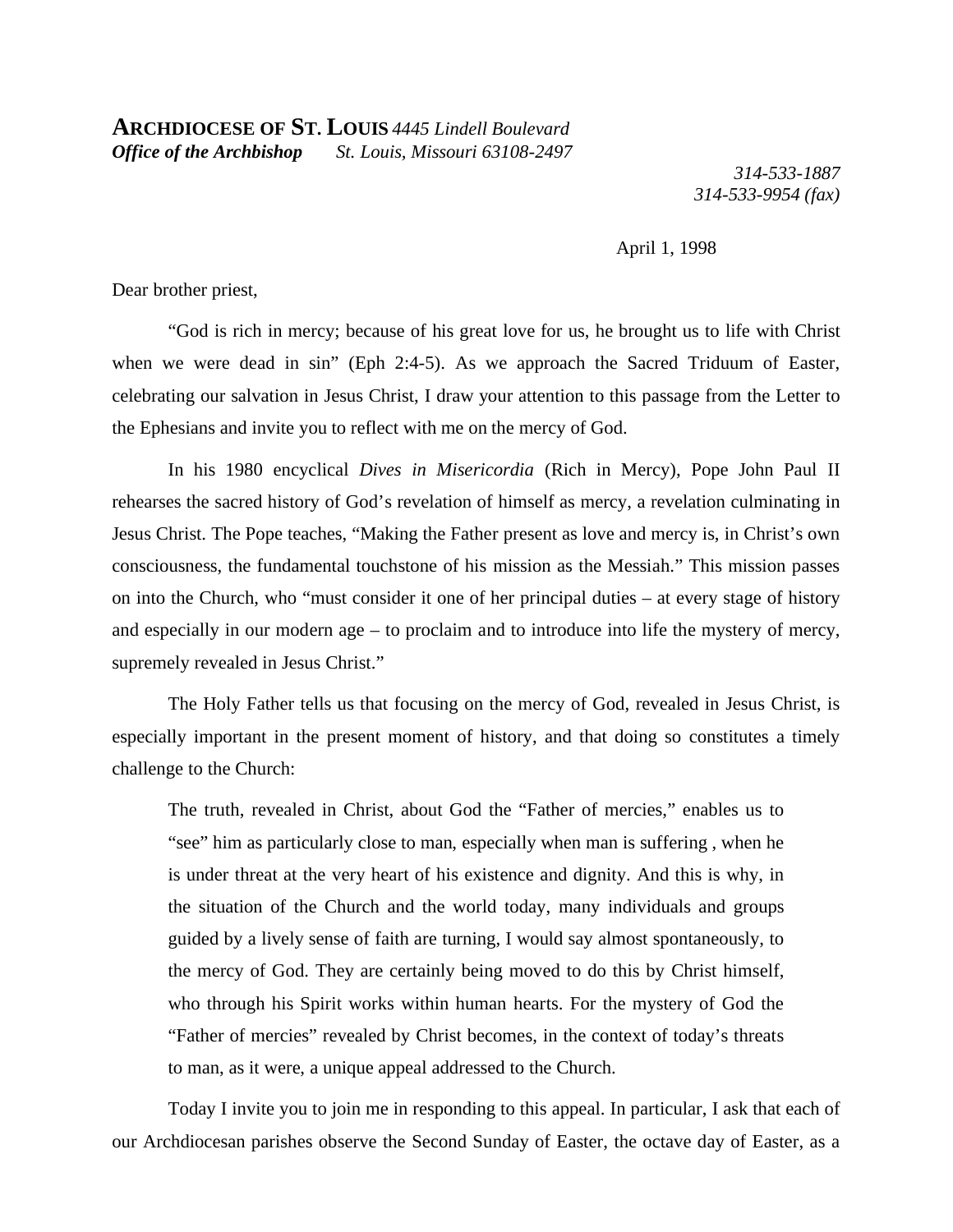celebration of Divine Mercy. While there are many ways in which to mark this observance of Divine Mercy Sunday, and I will address some of these ways shortly, I ask that the principal focus of our observance be the Eucharistic Liturgy itself, with special attention given in the homily to preaching on Divine Mercy.

The link between Divine Mercy and the Easter celebration, especially on the Second Sunday of Easter, exists on many levels. The Holy Father explains this link:

The more the human conscience succumbs to secularization, loses its sense of the very meaning of the word "mercy," moves away from God and distances itself from the mystery of mercy, the more the Church has the right and the duty to appeal to the God of mercy, "with loud cries." These "loud cries" should be the mark of the Church of our times, cries uttered to God to implore his mercy, the certain manifestation of which she professes and proclaims as having already come in Jesus crucified and risen, that is, in the Paschal Mystery. It is this mystery which bears within itself the most complete revelation of mercy, that is, of the love which is more powerful than death, more powerful than sin and every evil, the love which lifts man up when he falls into the abyss and frees him from the greatest threats.

The Scripture readings for the Second Sunday of Easter lend themselves to linking Easter and Divine Mercy since the texts highlight the forgiveness of sins. The Gospel is of Jesus appearing in the upper room and bestowing the authority to forgive sins, and the responsorial psalm for the day is the great Easter Psalm 118 which sings of the mercy of God enduring forever. The other texts speak of healing and give the assurance that there is nothing to fear.

Through focusing our observance of Divine Mercy Sunday on the celebration of the Eucharistic Liturgy with special attention in the homily on Divine Mercy, we begin responding to what the Pope calls "that unique appeal addressed to the Church":

The Church lives an authentic life when she professes and proclaims mercy – the most stupendous attribute of the Creator and of the Redeemer – and when she brings people close to the sources of the Savior's mercy, of which she is the trustee and dispenser. Of great significance in this area is constant meditation on the word of God, and above all conscious and mature participation in the Eucharist and in the sacrament of penance or reconciliation.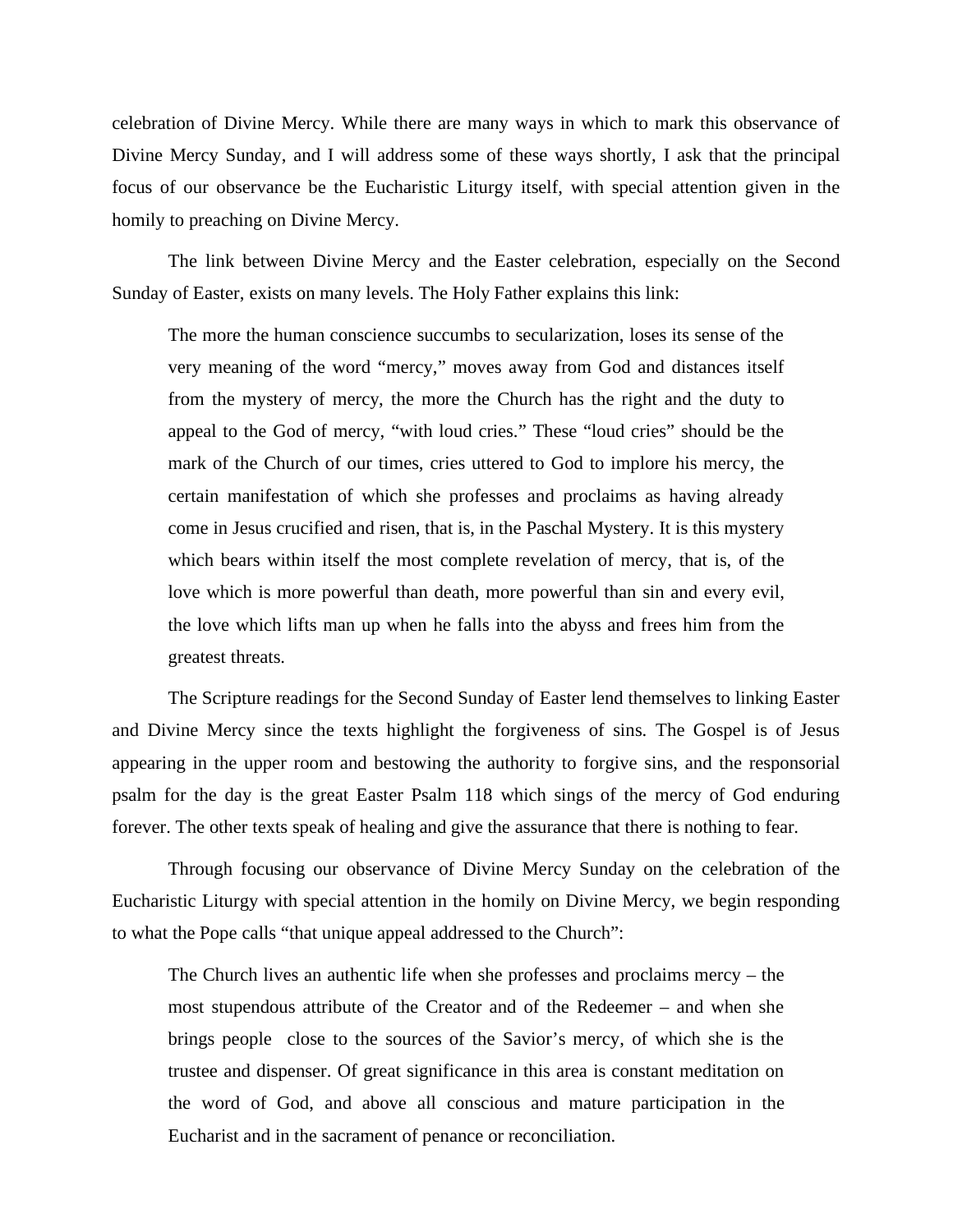Mention of the sacrament of reconciliation leads me to comment on additional ways parishes might observe Divine Mercy Sunday. In recent years, some parishes of the Archdiocese by additional liturgical and devotional practices have been able to prolong throughout the day the principal celebration of Divine Mercy in the Mass. Thus some parishes have Exposition of the Blessed Sacrament through the afternoon and occasional prayers in honor of Divine Mercy, sometimes concluding the octave day of Easter with a solemn Evening Prayer and Benediction of the Blessed Sacrament. Above all, as the Pope suggests, provision is made through the afternoon for celebrating the Sacrament of Reconciliation, the Easter gift of Christ to his Church.

I appreciate how demanding Sundays can already be for you, especially when you so diligently work to ensure that the Sunday Masses really foster the full, active and conscious participation of all the faithful in the Eucharistic Sacrifice. I do not want to add an additional expectation to your Sunday. That is why I am requesting that the principal focus of our observance of Divine Mercy Sunday be the Eucharistic Liturgy itself, highlighting the message of Divine Mercy in our preaching that day. At the same time, however, I want to encourage and support parishes or groupings of parishes which can find a way to prolong the celebration through the day, especially through Eucharistic adoration and through opportunities for the Sacrament of Reconciliation. Despite all our efforts during Lent we realize that so many of our people will still need Confession. This wonderful Sacrament – we must never forget – was presented to the Church by Christ Himself on the day of His Resurrection. By its very nature it leads us to a more intimate sharing in Christ's new life. Hence, this Sacrament of Mercy is supremely relevant also in the Easter season.

"Mercy," says Pope John Paul, "is an indispensable dimension of love; it is, as it were, love's second name and, at the same time, the specific manner in which love is revealed and effected vis-a-vis the reality of the evil that is in the world, affecting and besieging man, insinuating itself even into his heart." In the face of all the manifestations of physical and moral evil, before all the threats that cloud the whole horizon of the life of humanity today, the Church – professing mercy and remaining always faithful to it – has the right and the duty to call upon the mercy of God. During this second year of spiritual preparation for the millennium celebration, there is no better occasion for focusing the attention of the Archdiocese on the great mystery of Divine Mercy than the Easter celebration of new life in Christ.

United together, bishops and priests, and joined to Jesus Christ the personal revelation and incarnation of God's mercy, let us, who have personally received God's mercy repeatedly,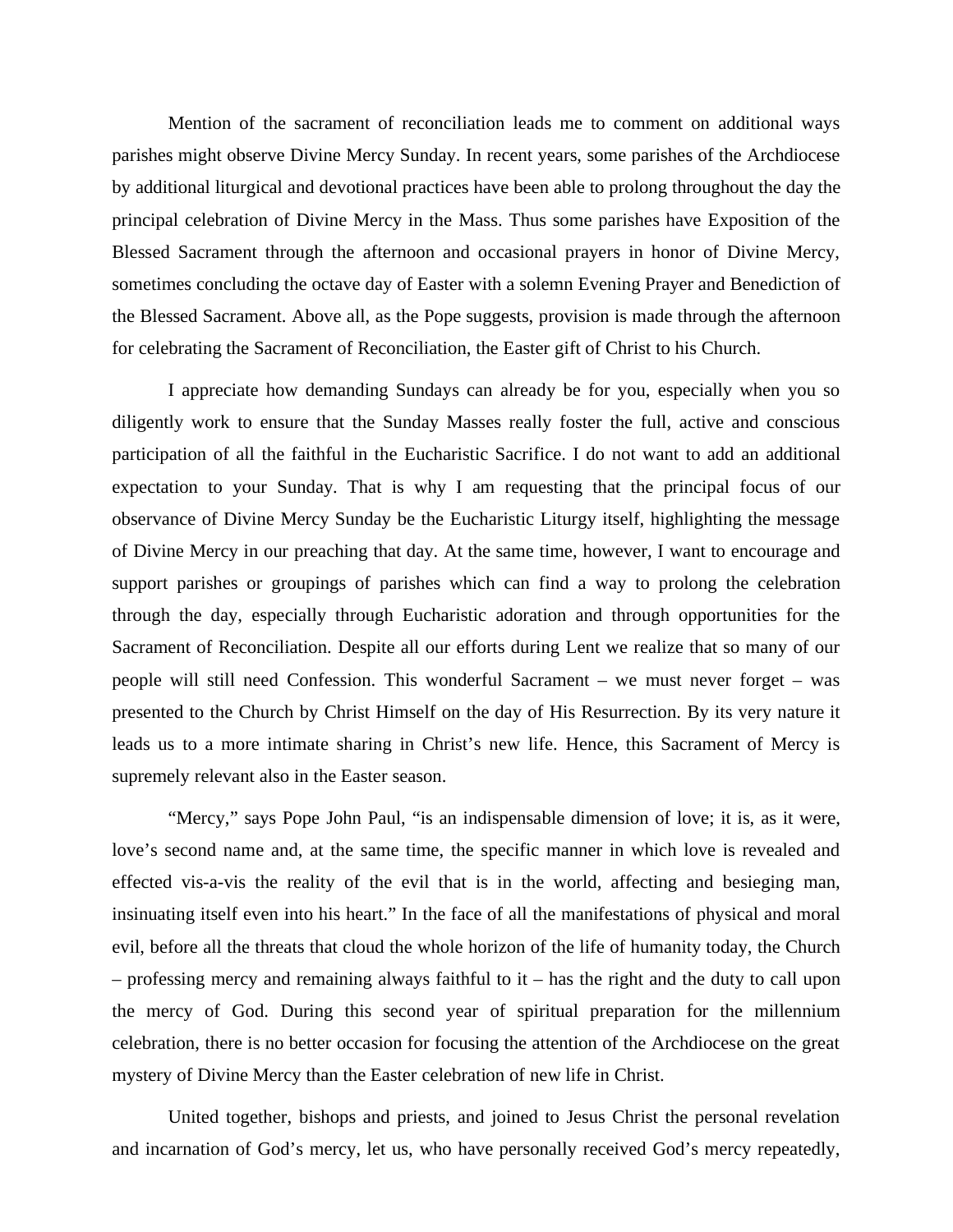boldly proclaim to our communities that "God is rich in mercy; because of his great love for us, he brought us to life with Christ when we were dead in sin" (Eph 2:4-4). May Mary, Mother of the Crucified and Risen One and our most merciful Mother too, "continue by her manifold intercession to obtain for us the graces of eternal salvation" (*Lumen Gentium,* 62).

> Fraternally in Christ, Most Reverend Justin Rigali Archbishop of St. Louis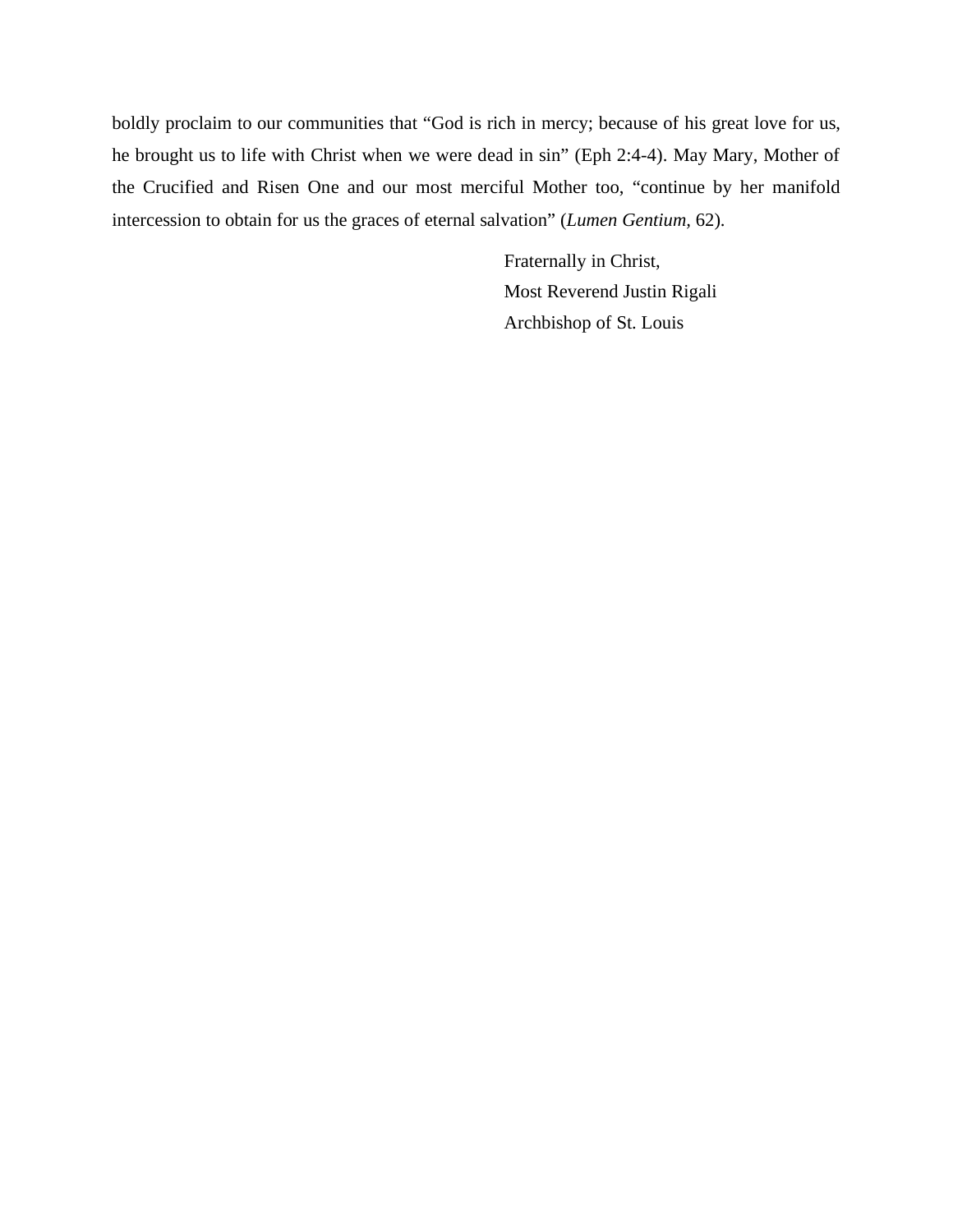#### **Appendix A:**

# **The Church's Teaching on Indulgences by Rev. John Horgan, Archdiocese of Vancouver**

#### **What Are the Effects of Sin?**

Our Church teaches that serious sins must be forgiven through the Sacrament of Penance. As the *Catechism of the Catholic Church* reminds us, sin has a double consequence. Grave or mortal sin deprives us of our communion and friendship with God. It makes us incapable of eternal life (*Catechism*, #1472). When our sins are absolved, this "eternal punishment" is forgiven. But there is another kind of debt or liability for sin that must be recognized too. We call this "temporal punishment."

#### **How Does this Conversion and Purification Happen in My Life?**

It is easy to recognize that many of our sins affect our relationships with other people. For example, it is clear that sins of injustice, like stealing, demand reparation or repayment. If we have deprived another person of her reputation by gossip, we have to atone for that sin by trying to restore her good name. Sins which damage the property of others also involve responsibilities and liabilities. For instance, when a child is forgiven for breaking something, he may still have to replace the broken article in some way. Atoning for our wrongs and sins restores the balance of justice and re-affirms the truth of our relationships.

In much the same way, the Church tells us that all sins have such temporal consequences from which we must be purified. Instead of thinking of such temporal punishment as a kind of vengeance coming from God, we should see that it comes from the very nature of sin itself. Whatever the sin may be, it always involves division and separation from our God, our neighbor and even our own self. Only perfect conversion, a whole-hearted turning away from sin and a complete turning towards God can attain this total purification for us and free us from the binding consequences of our sins.

Every sin, whether grave or venial, involves an unhealthy attachment to created things which we have chosen in preference to God or the needs of our neighbour. We need to be cleansed of these attachments and their consequences, too.

When we bear the sufferings and trials of this life with patience, viewing even our own death with serenity and trust, we are engaged in the purification of the temporal debt of sin.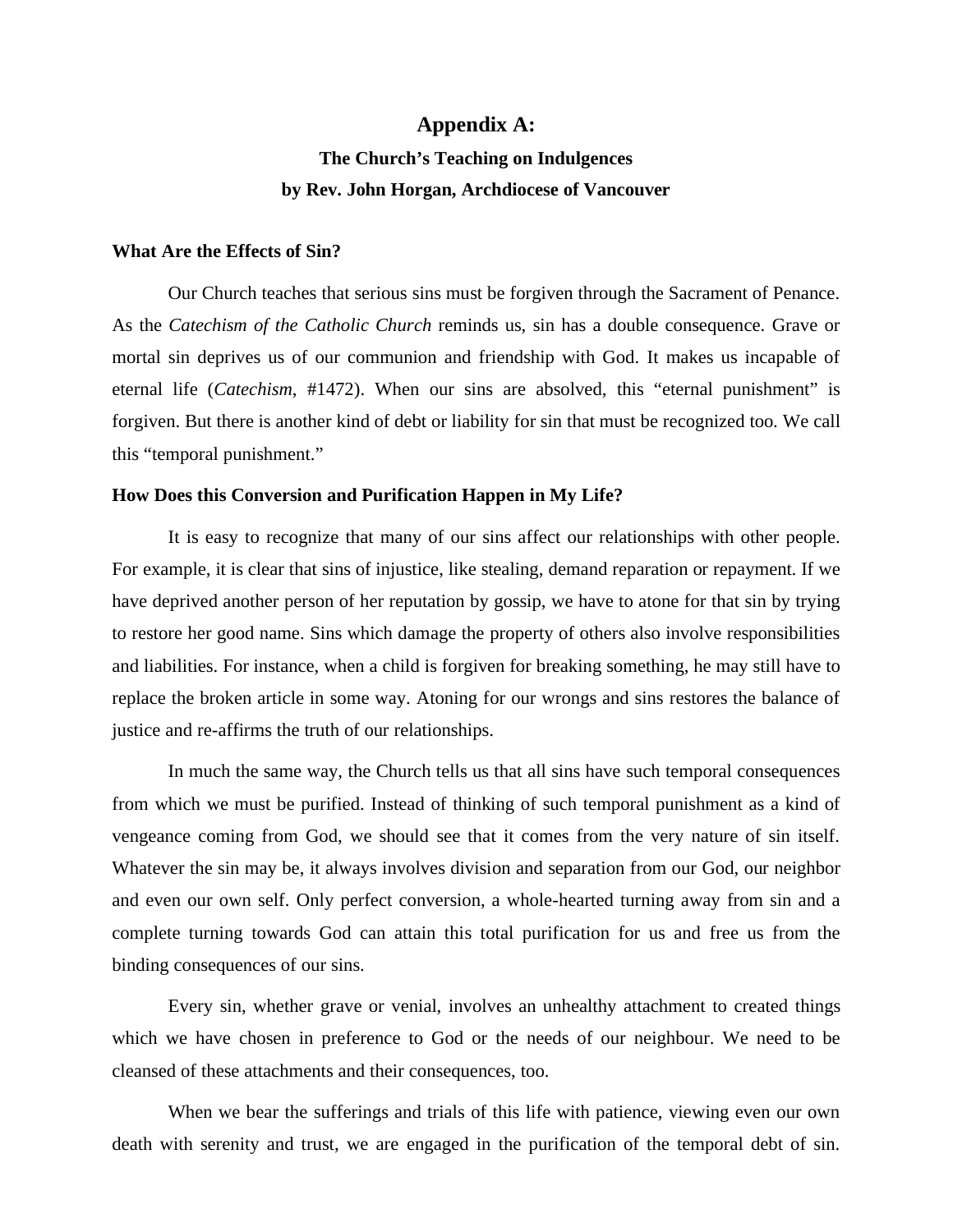When we invoke God's mercy, love and protection while fulfilling our day-to-day responsibilities, we are atoning for our sins. When we place ourselves and our possessions, our time and our talents, at the service of others, we are growing in love and "clothing ourselves" in Christ. Almsgiving, voluntary penances (giving up something), and giving witness to the truth of Christ in word and deed remit the consequences of sin too.

In these ways, we atone for our sins throughout our life and grow stronger in the love of God. Gradually, we are freed from our attachment and inclination to sinfulness as well as to the particular sins we have committed. Christian charity, growing and increasing within us, radiates from our lives into the lives of others, healing relationships that have been damaged by sin. Before we can enter the Kingdom of Heaven and be with God, we must be completely detached from sin and freed from our debts. If this cleansing by love has not been finished before we die, it is completed after death in the spiritual purification we call "Purgatory."

#### **The Communion of Saints**

As the Jubilee helps us to understand the oneness of the human family, so it should deepen our understanding of the communion between the Church in Heaven and the Church on earth. On earth, Christ calls us to be one people, one family, through Baptism and the Eucharist; while from heaven, the Church triumphant looks on us with love and prays for our complete conversion an sanctification. The saints want to work with us and for us so that we can achieve the vision of the Trinity that they now enjoy. Our communion with them even extends to their assisting us to atone for our sins and be freed from the debt of our attachments. One of the ways in which this is accomplished is the Church's gift of indulgences.

#### **What is an Indulgence?**

#### The *Catechism* explains that:

An indulgence is obtained through the Church, who by virtue of the power of binding an loosing granted to her by Christ Jesus, intervenes in favour of individual Christians and opens for them the treasury of the merits of Christ and the saints to obtain from the Father of mercies the remission of the temporal punishments due for their sins. Thus the Church does not want simply to come to the aid of these Christians, but also to spur them to work of devotion, penance and charity (*Catechism*, #1478).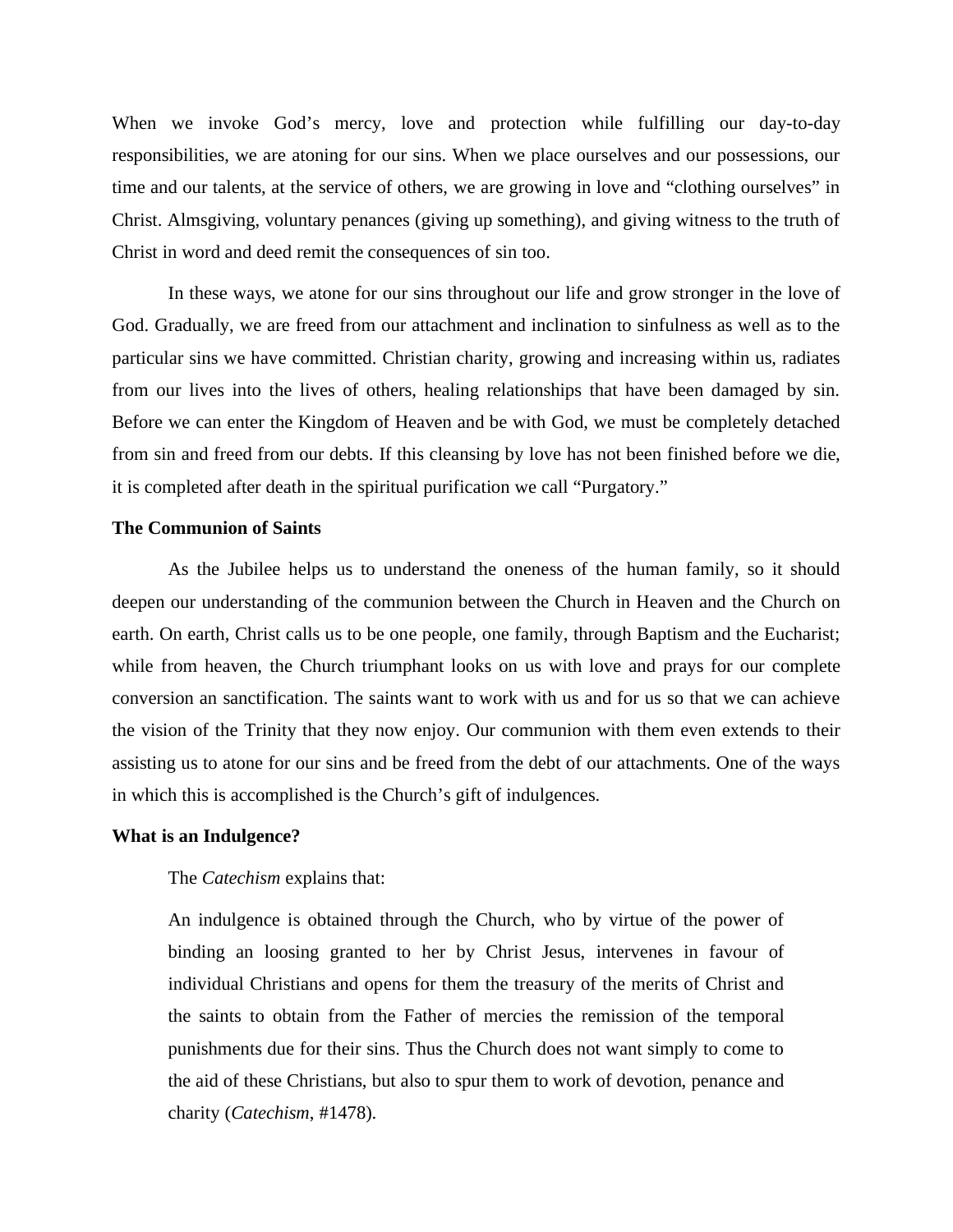So, an indulgence is a way in which the Church, with the power of the Keys which Our Lord gave to St. Peter and his successors, joins our good works to the merits of the saints in Paradise and to Our Lord's own sacrifice. Like a parent who supplements a child's allowance to pay for a broken window, the spiritual treasury of the saints is opened up for us through the Church's loving ministry. In this way, the holiness of the blessed profits and heals us in ways that go far beyond the damage that our sins have caused. Just as the parent's act in paying the damages for the child should make the child more aware of his parents' love and the requirements of justice and virtue, so the Church's gift of indulgences is meant to be a personal experience of the solidarity of love and grace; they are not magic or "automatic forgiveness."

The Church distinguishes between partial and plenary indulgences. A plenary indulgence removes all the temporal punishment due to sin, while a partial indulgence removes only part of the debt. The Church makes this distinction because some of our good acts have the potential to be "life-changing" acts of conversion, while others represent smaller but still very important aspects of the journey of conversion. As the Church unites our acts and efforts to the grace of Jesus and the works and merits of the saints, she calls us to persevere day by day in our path to holiness.

Both forms of indulgence are gifts of transforming love. We can obtain them for ourselves or for the sake of the faithful departed, who are completing their final purification in Purgatory. (We can offer up an indulgenced good work on behalf of a particular soul, but it is always up to God to determine when and how it will be applied.)

To receive an indulgence, one must be in the state of grace, through a good sacramental Confession and receive Holy Communion, preferably on the day when the indulgenced work in performed. Union with Jesus through grace and the Church's sacraments is the foundation of all growth in holiness. We must turn away from sin before we can eliminate the consequences of our sins.

Since a Plenary Indulgence can be received every day, a person does not have to go to Confession every time he/she wants to perform an indulgenced work. But since the indulgence is part of a journey of conversion, we should go to Confession frequently as part of this growing in the Lord. And when we perform the indulgenced work, it is always joined to our prayer in faith, as members of the Church.